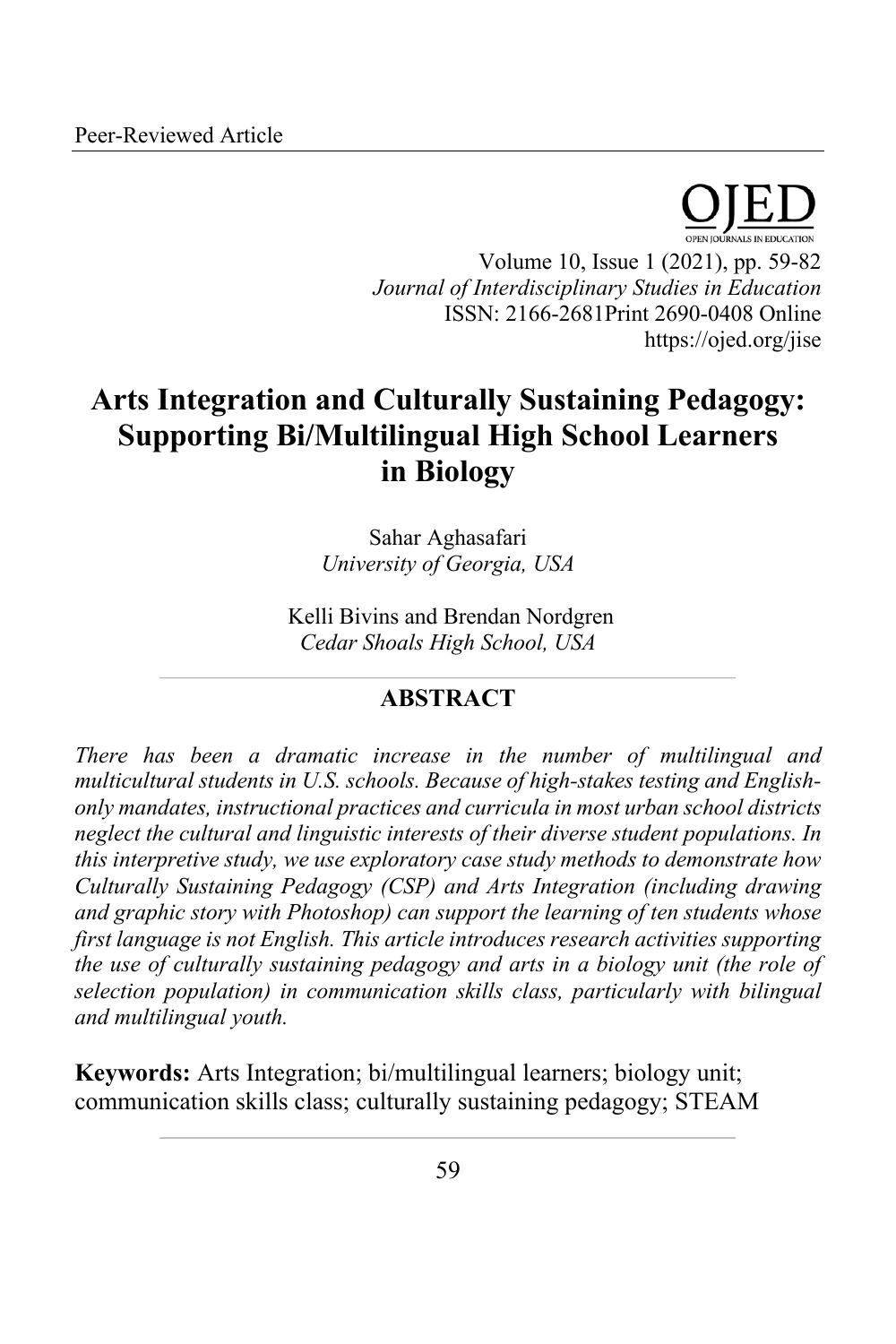#### **INTRODUCTION**

**A**rts integration gained attention in the 1960s and 1970s when arts partnerships among community arts organizations and public schools became common (Dreeszen, April, & Deasy,1999; Remer, 1996;). The Arts Education Partnership (2002) reflected a growing trend involving public schools, arts organizations, and universities. While not all partnerships included in the AEP documents focused on arts integration, the growth of sustained connections between art education and other disciplines contributed to the discussion of arts education in other classrooms (Burnaford, Brown, Doherty, & McLaughlin, 2007).

Art educators have long promoted interdisciplinary art education and arts integration (Stokrocki, 2005). Silverstein and Layne (2010) define arts integration as "an approach to teaching in which students construct and demonstrate understanding through an art form. Students engage in a creative process that connects an art form to another subject area and meet evolving objectives in both" (para. 3). Arts integration has been used to explore "the relevance and approaches to arts education connected to curriculum and instruction with learners of all ages, including teacher-learners" (Cahnmann-Taylor & Sanders-Bustle, 2019, p. 2). Arts integration can tie together the many components of the other disciplines. Moreover, it addresses the importance of creative production and promotes handson learning through artmaking as a powerful way for students to express themselves as learners and to recognize themselves as engaged in meaningful learning.

## **Collaborative Interdisciplinary Pedagogical Development and Implementation**

As media art (digital art, computer graphics, computer animation, 3D, etc.) has become more widely available and accessible, it has fundamentally changed the way people communicate and compose. Many scholars have reported that media art, as a multimodal process, motivated students to do well with the school curriculum. For example, Bruce (2009) found that students in his elective media course were more motivated to create digital films than traditional print-based assignments. Similarly, Chandler-Olcott and Mahar (2003) maintained that the students who worked on anime and webpages of their own free will spent many hours crafting and revising their respective multimodal texts. Lawrence, McNeal, and Yildiz (2009) found that creating online comics was engaging for their students and improved their information literacy skills. For the students he worked with,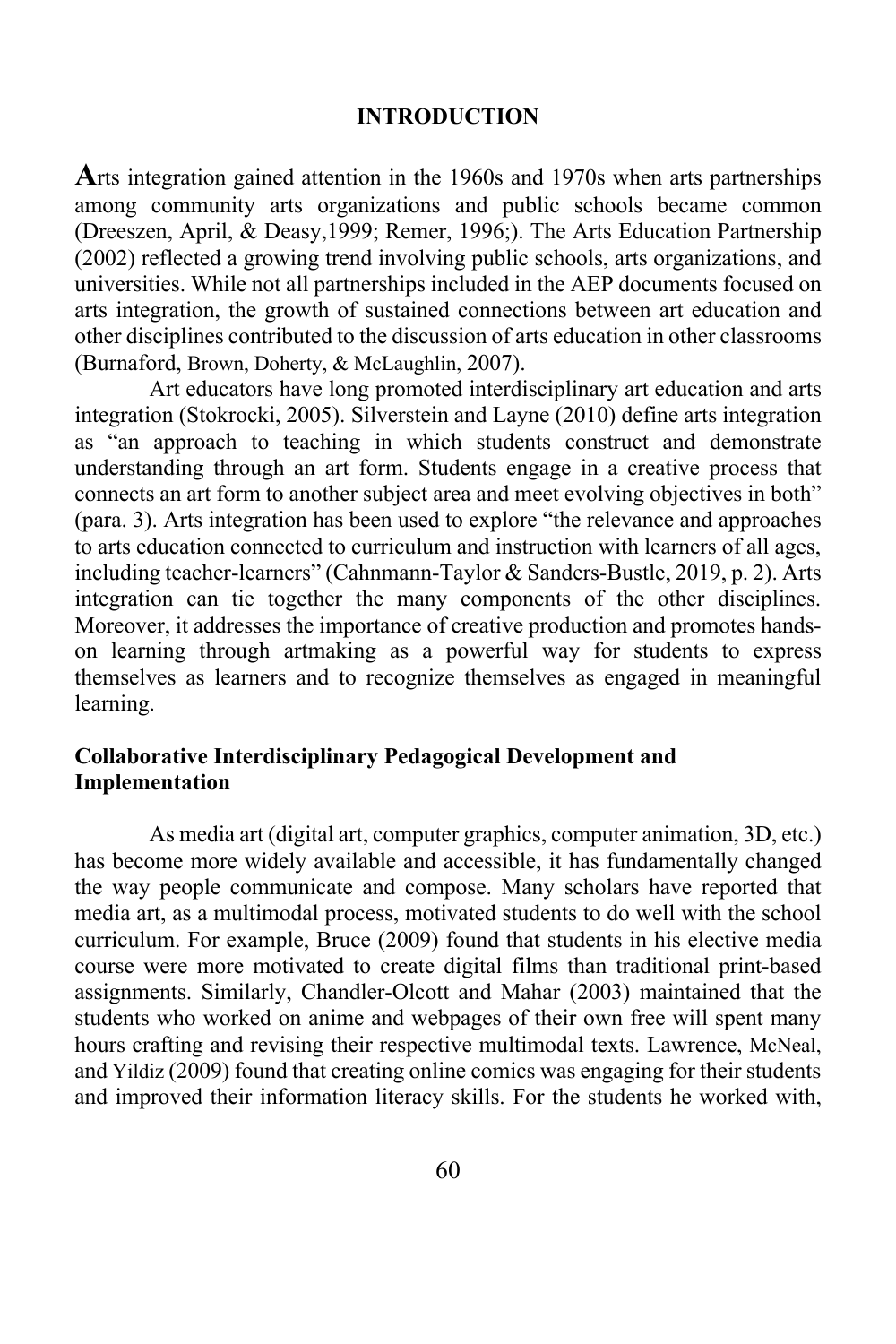Nixon (2009) found that digital storytelling promoted agency, social awareness, and literacy.

Similarly, in *Art as a Way of Talking for Emergent Bilingual Youth: A Foundation for Literacy in K-12 Schools* (Berriz, Wager, & Poey, 2019), contributing authors share inspiring examples illustrating how arts and culture functions as a foundational literacy for emergent bi/multilingual students. Multimodality emphasizes how the many different modes within any given text intersect, interrelate, and are interpreted to make new meanings (Kress, 2000, 2003). For example, Sally Brown (2019) uses digital artwork that employs images as tools for student discussion to develop an understanding of emergent bilingual (EB) students as designers and writers. In Brown's research, which lasted an entire school year, multilingual students at an elementary school composed 26 books that incorporated text and digital art addressing four themes: "friends and family, holidays, popular culture (e.g., TV shows and video games), and animals" (p. 168). Each student integrated cultural perspectives that represented his or her life experiences to express his or her culture in narrative stories.

Through graphic novels, Jie Park and Lori Simpson (2019) engage EB high school students' critical and analytic ways of "reading" their world by supporting the development of their "critical multiliteracies" (Jewitt, 2008) through integrating arts (the graphic novel) into their teaching practice. "The arts in graphic texts promoted a different kind of reading—a kind of reading in which language-learning youth became active inquirers and critical analysts, questioning who created the text, with what intention, and with what beliefs, and worldviews" (p. 246). Hence, arts, including media arts, are significant because they cultivate the brain processes involved in knowledge acquisition and foster the higher-level skills of learning, knowing, thinking, remembering, and problem-solving that are necessary for understanding concepts more deeply.

#### **From STEM to STEAM: Getting an A in STEM**

The emphasis on STEM (Science, Technology, Engineering, Mathematics) in the U.S. began with the launch of the Russian satellite Sputnik in 1957 (Erwin, 2017). Over the next 50 years, the National Aeronautics and Space Administration (NASA) was created, science and engineering firms were launched (leading to the first cell phone, first personal computer, and first permanent artificial heart), and numerous councils related to math and science were formed to guide K-12 curricula. The first explicit use of the STEM acronym arose during a 2005 Congressional caucus advocating the creation of schools focused on science and engineering (Heitin, 2015). That same year, the National Academies of Science, Engineering, and Medicine indicated that U.S. students lacked proficiency in STEM compared to students from other countries (Erwin, 2017).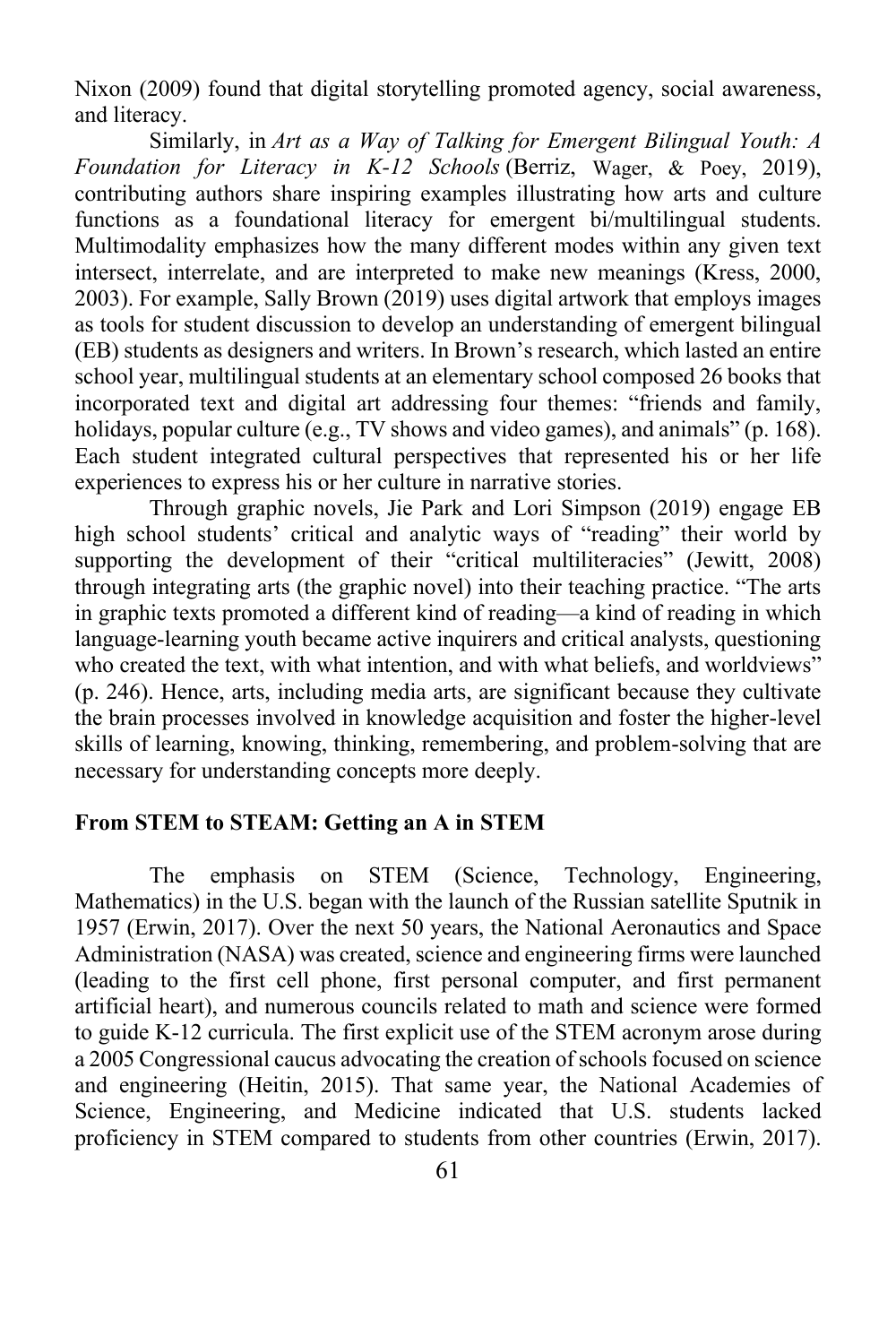Currently, only 16 percent of American high school seniors are proficient in math and interested in STEM careers (U.S. Department of Education [DOE], 2015), and bi/multilingual learners are severely under-represented in STEM fields (National Academies of Science, Engineering, and Medicine, 2016).

In 2007, STEAM (Science, Technology, Engineering, Art, Mathematics) education emerged as a new pedagogy during a roundtable discussion on national policy by Americans for the Arts in response to the need to increase student interest and skills in science, technology, engineering, and mathematics (Perignat & Katz-Buonincontro, 2019). STEAM is "an interdisciplinary or transdisciplinary approach to teaching and learning  $\ldots$  in a defined learning context" (Perignat & Katz-Buonincontro, 2019, p. 34). Today, the DOE's goal is to prepare more than 100,000 new STEAM teachers by 2021" (Erwin, 2017). While there is much interest in STEAM among researchers and educators, limited information is available regarding how instructional approaches must shift if STEAM teaching is to be effective in improving students' math and science competencies. Moreover, it requires a shift from traditional education methods to a focus on the learning process (NGSS Lead States, 2013).

One misconception about STEAM education "is that [the] arts [are focused] primarily on a finished product, rather than a process of learning through thinking, planning, and creating a work of art" (Perignat & Katz-Buonincontro, 2019, p.33). Engaging in art as a process of learning (Duggan, 2007; Patterson, 2015) is essential to facilitating learning in other disciplines, specifically STEM.

#### **Arts Integration in STEAM Classrooms**

There are several models for employing arts to strengthen STEM skills. Some artists blur the boundaries between art, design, and STEM disciplines by including science in their artwork in order to demonstrate that art can help people understand more about the artistic/creative process inherent in thinking about design, as well as the value that aesthetic inquiry can add to the sciences. In fact, "when the arts are seen as an end goal, not just an entryway to presumably more important STEM topics, thoughtfully developed STEAM curricula can truly engage sustained cross-disciplinary student learning in K-12 settings and informal education" (Bequette & Bequette, 2012, p. 43). Moreover, integrating arts into STEM may be a promising method for teaching problem-solving and creative and critical thinking. In fact, strong connections between art and STEM can be made when examining large and complex ideas, concepts, practices, and habits of mind (Hetland, Winner, Veenema, & Sheridan, 2007; Wiggins & McTighe, 2005).

Giving students opportunities to view and create art encourages them to think critically and introduces them to the power of art. For example, a lesson on using watercolors could incorporate science by asking students to explore the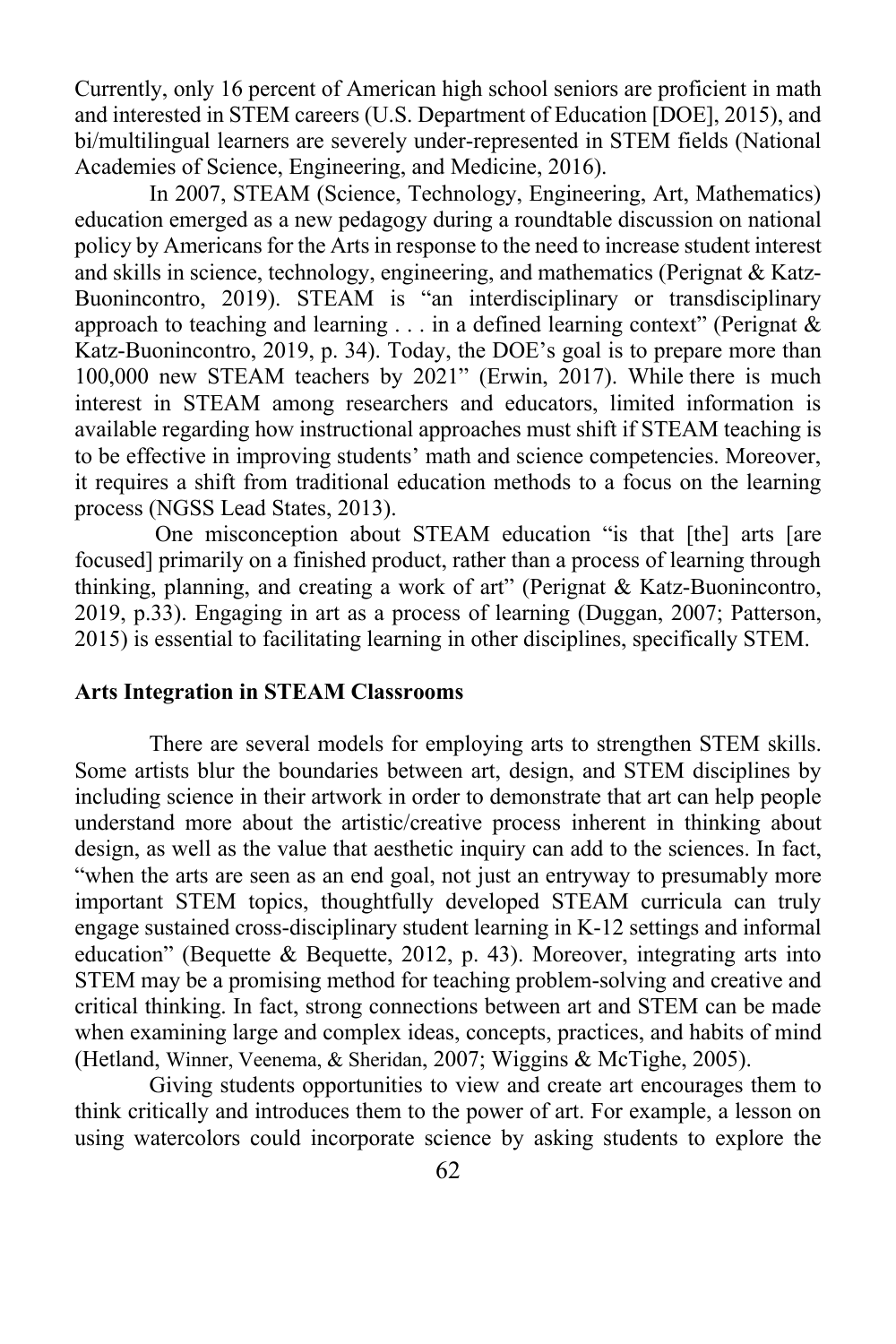effects of watercolors on different types of paper or by asking them to mix materials into water colors. In the process, learners will then be able to create their own artwork that is deliberately informed by their understanding of scientific concepts (Glass & Wilson, 2016). Schramm (2000) describes a class at Madeira Jr./Sr. High School in Cincinnati, Ohio, in which high school art and biology students integrated art with biology to create a three-dimensional genetic robot. The project was designed "to recognize individual differences in students while providing the conditions and experiences by which all students become visually and scientifically literate" (p. 41). In this class, students explored  $19<sup>th</sup>$ -century Mendelian genetics and studied  $20<sup>th</sup>$ -century video-sculptures by Nam June Paik. The students engaged in discovery learning through a hands-on approach as well as through memorizing isolated facts. As a result, they could make connections between the arts and science by drawing on their experience.

Metcalf (2004) describes a "lesson "designed to encourage high school students to see connections between art images and physics principals" (p. 25) in which students were shown four images by artists Lynda Lowe, Richard H. Love, Victor Vasarely, and Richard Pousette-Dart and then asked to create a visual representation of a scientific principle of their choosing using painting, drawing, or collage. Students were also required to write two paragraphs describing their artwork, how it fit the scientific principle, and how they would evaluate their success with this assignment. The significance of this study lies in its finding that integrating visual art with physics improves student achievement and provides the opportunity for deeper learning and more meaningful, relevant instructional tasks.

Another example of integrating arts into science content is SLANT, "a platform for exploring the connections between contemporary art and science and creating innovative ways to integrate and teach K-12 students" (Marshall, 2017, p. 139). SLANT created a team of representatives from the San Francisco Unified School District (SFUSD), the California Academy of Science (a natural history museum), and the M. H. de Young Memorial Museum (a fine arts museum). As Marshall (2017) describes, SLANT was "a year-long program with multiple sequential workshops" that organized participants "into cohorts of 30 to 40 teachers who worked together over an entire year" (p. 145) with the goal of designing a curriculum that would deepen understanding of scientific and artistic concepts and practices as well as developing teaching strategies that "foster and embody openness, flexibility, and curiosity in students" (p. 140). Similarly, Marshall (2010) provides evidence that integration is a significant, lively, and authentic art practice that offers teachers and students in high school practical ways to connect art with curricula. Marshall presents five models for teaching art in ways that accommodate integration: Depiction, Extension/Projection, Reforming, Mimicry, and Metaphor. The models are based on five conceptual strategies used by contemporary artists Alexis Rockman, Mark Dion, and David Wojnarowicz to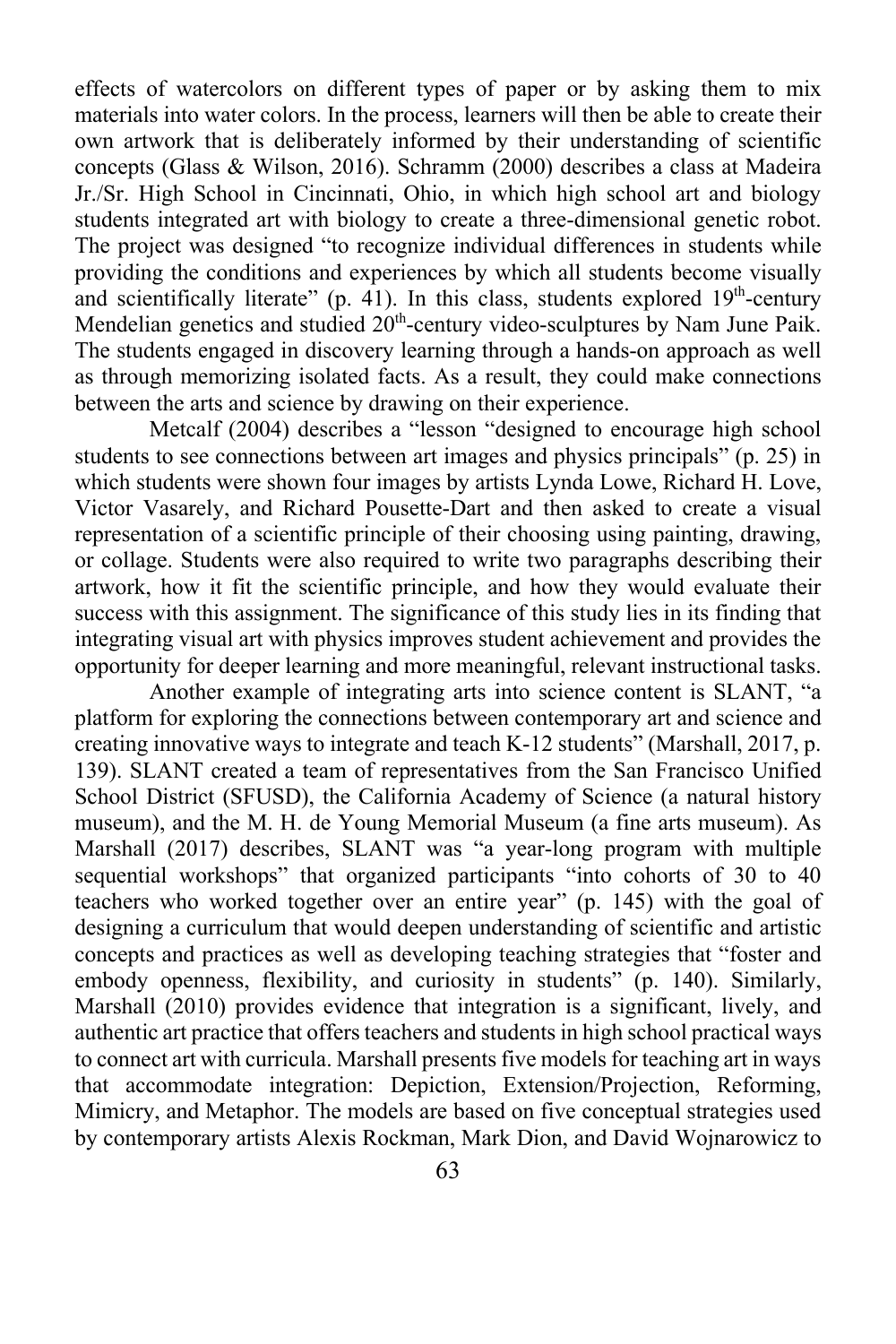manipulate ideas and imagery in order to make meaning. According to Marshall (2010), "by providing ways to integrate art that are based on contemporary art practices and showing that art and integration go hand in hand, these strategies testify that learning through the arts is compatible with learning in the arts" (p. 19).

Marshall also illustrates the qualities of arts integration as a transdisciplinary study by "viewing arts integration through the lenses of Systems Theory and the New Sciences, [which] reveals its potential as a pedagogy of fusion and flow that could transform teaching and learning across the curriculum" (Marshall, 2014, p. 104). She uses the example of Jenna Huxley, a senior in Kimberley D'Adamo's International Baccalaureate (IB) art class at Berkeley High School in Berkeley, California, who researched human-animal relationships by taking a trip to the zoo. Huxley used language arts to examine the anatomical similarities and differences among animals in terms of humans' scientific inquiry: "She invented her own set of symbols and a communication game, Lexigram, and experimented with the artwork of her classmates" (p. 110). Jenna's images and reflections reveal how she compared and contrasted thinking and imagery in biology studies and showed how disciplinary thinking provides the context for understanding the integration that a transdisciplinary approach implies (Marshall, 2014). Huxley's project enables us to imagine how transdisciplinary arts integration could inspire new models of practice in an education system. It also suggests that arts-integrated instruction might be particularly beneficial for students who are not best served by traditional teaching methods. It also enables us to imagine how transdisciplinary arts integration can create opportunities to alter the way educators in a variety of disciplines—including art—understand arts integration.

Leysath and Bronowski (2016) found that students have fewer opportunities to demonstrate learning when schools adopt a narrow focus on numeracy and literacy. Integrating art into other disciplines creates an opportunity for "deeper instruction, learning that is more meaningful and has a greater social understanding, and a more interesting and complex view of the world" (p. 29). An art teacher in the educational leadership doctoral program at Lamar University and the chemistry teacher at an East Texas high school explored leadership in curriculum and instruction design by using ceramics to teach core concepts in chemistry. In order "to discover shrinkage rates as well as the percentage of water absorption" (p. 30), students made slabs of clay, then weighed them. The tiles were fired to bisque and then placed in water overnight. The next day, students remeasured the mass to determine water absorption percentages. Through throwing a bowl on the pottery wheel and then glazing it, students were able to explore the properties of clay as well as develop measuring skills (Leysath & Bronowski, 2016). To determine the success of the arts integration in this project, researchers developed and collected a series of interview questions for the chemistry teacher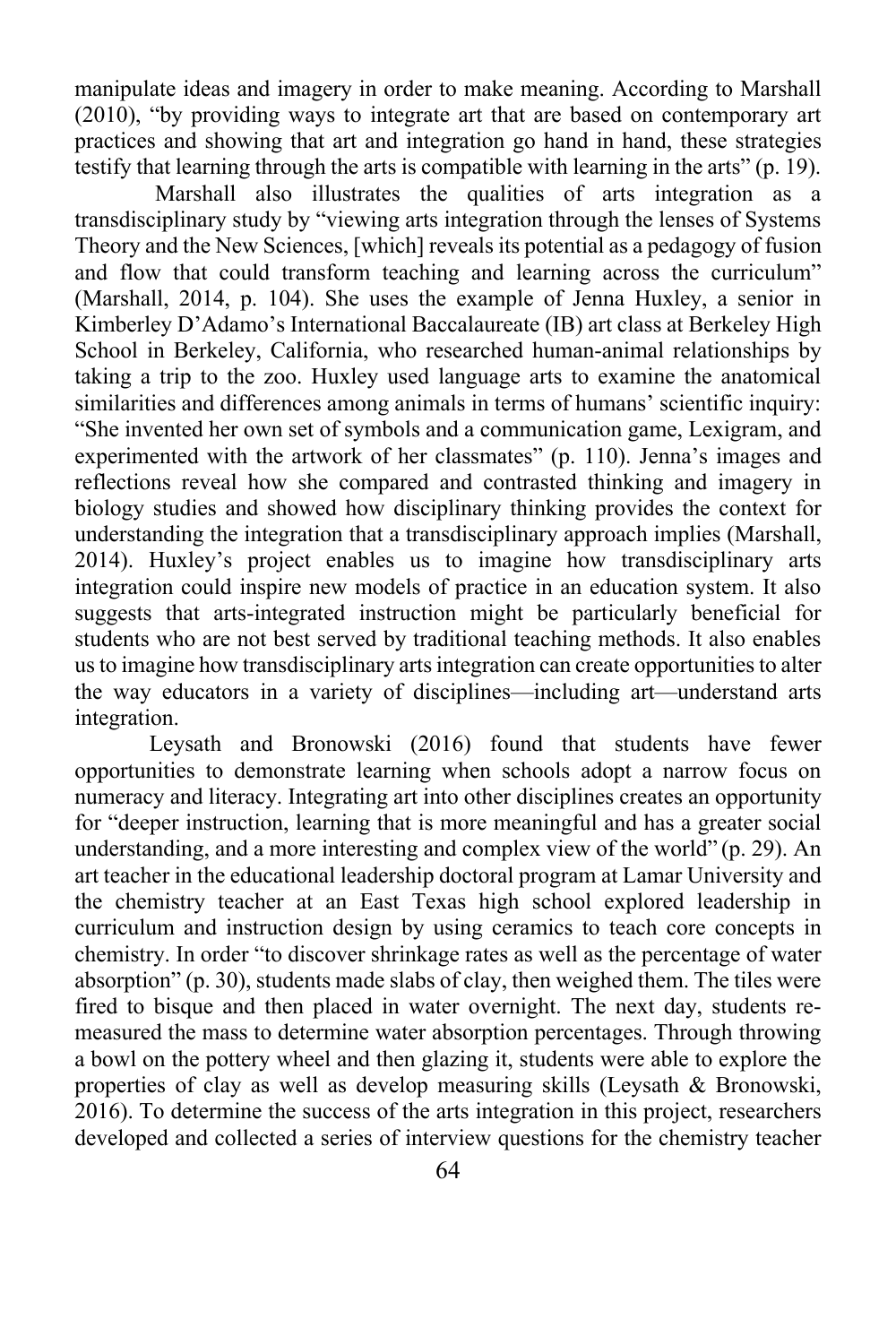and a focus group of five chemistry students. Additionally, the chemistry teacher made observations during one of the activities. Finally, the chemistry teacher assessed students' understanding of benchmark concepts. The data showed "all of the participants shared the perception that the learning activities provided motivation and student responsibility for learning and improved academic achievement" (p. 32). The chemistry teacher reported that scores on Curriculum-Based Assessments, given at the end of each grading period, improved from previous years. Formative assessments, such as "(1) the time necessary to use concepts for further learning; (2) student use of concepts to complete assignments; and (3) student questioning further indicated an increase in student understanding of the chemistry concepts that were taught as art-integrated learning activities" (p. 33). Arts integration increased student engagement, and, moreover, the hands-on activities increased the relevancy of the lessons to the students. They all agreed that the activities were fun.

Curriculum development has become concerned with providing students with the skills necessary to thrive in a globalized economy. Hadinugrahaningsih, Rahmawati, and Ridwan, designed a two-year plan to develop students'  $21<sup>st</sup>$ -century skills in the chemistry classroom through STEAM integration. "The term '21stcentury skill' is generally used to refer to certain core competencies such as collaboration, digital literacy, critical thinking, and problem-solving that advocates believe schools need to teach"; such skills require students to "master content while producing, synthesizing, and evaluating information from a wide variety of subjects and sources, with an understanding of and respect for diverse cultures" (Hadinugrahaningsih et al., 2017, p. 1). The study, conducted at one private and one public secondary school, introduced the topics of hydrocarbons, petroleum, solubility, and the acid-base scale. For example, students performed tests to determine the best pH conditions for both goldfish and hydroponic plants in a classroom aquarium.

Similarly, Arís and Orcos (2019) consider the role of STEAM skills in the FIRST LEGO League championships. The development of educational robotics (ER) and its application in the classroom have grown in popularity due to the development of competitions such as the FIRST LEGO League, which aims to promote scientific and technological vocations through innovation, creativity, and teamwork. The FIRST LEGO League competitions have been held in Spain since 2006 and draw child participants from more than 70 countries. Every year, students with different abilities and interest levels participate in these competitions.

Empirical studies such as those described above illustrate the vital need to integrate arts into STEM in order to enhance student academic achievement, interest, engagement, critical thinking, creativity, self-expression, and problemsolving. However, each of these two studies has weaknesses. The arts-integration in the study by Hadinugrahaningsih and colleagues was limited to decorating the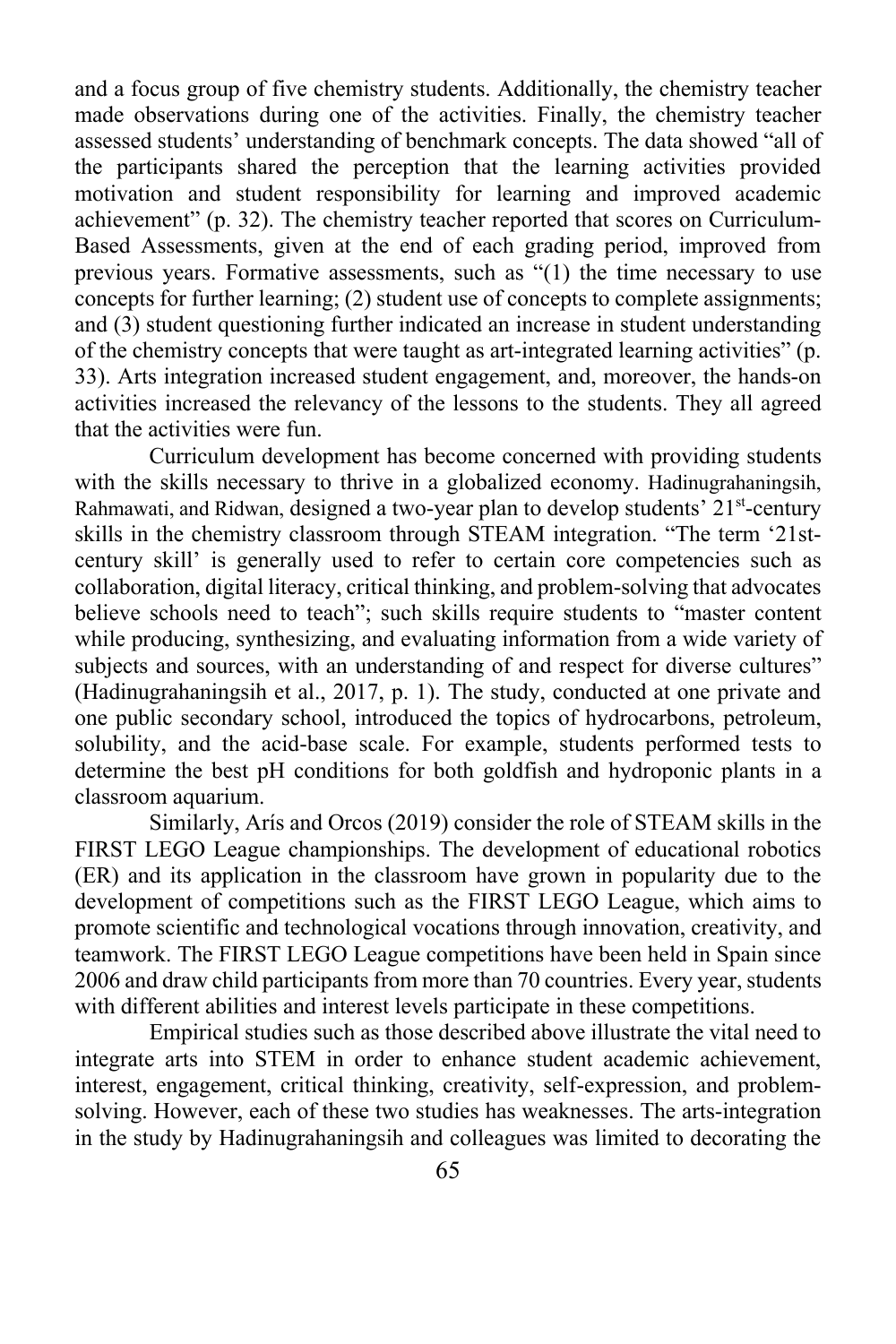aquariums. The goldfish aquarium project could have incorporated additional elements to engage students in critical thinking, communication, and other 21st century skills. For example, works by contemporary artists could have been introduced, and the process could have been animated with computer design software such as Minecraft. Also, while the authors believe that the use of LEGO bricks in the classroom or in competition can be effective in engaging students, Arís and Orcos did not sufficiently examine how the FIRST LEGO League might promote scientific curiosity as well as social skills, which can develop students' motivation and teamwork. Research is needed that investigates how arts integration can foster collaboration, leadership, and information- and medialiteracy in addition to the benefits already identified.

By engaging students in activities that develop cognitive skills and foster higher-level learning (knowing, thinking, remembering, and problem solving), the arts help students attain a deeper understanding of concepts. This, in turn, is vital in encouraging students to envision new possibilities in their academic and professional careers. However, despite the clearly rich and valid cross-curricular benefits among the arts and STEM, making those connections may become a task specifically for STEM and art educators.

## **Cultural Relevance in STEAM**

Considering the diversity of students in the United States, teachers must incorporate culturally relevant teaching (CRT) to provide a more equitable situation for their students. In 2016, a team of college faculty members collaborated to create an innovative multimodal approach to teaching STEAM as a professional development. The professional development approach had five sections: (1) storytelling examples, (2) integration of the arts into STEM, (3) technology, (4) CRT and storytelling, and (5) participant showcase. It was designed to unpack the process by introducing techniques, procedures, methods, and pedagogies using the arts, creatively exploring STEM subjects, and considering how CRT practices could be applied. The workshop provided educators with the practices to help students develop academic knowledge "through artmaking and storytelling; gave students the voice or the cultural competence to approach standards in ways that make the information relevant; and used artmaking as a means for students to develop a socio-political consciousness and evoke change" (Hunter-Doniger, Howard, Harris, & Hall, 2018, p.50).

Including culturally relevant enrichment activities is one way to encourage more interest among, for example, Native American students in science, technology, engineering, and mathematics (STEM) courses and careers. Using case studies along with Critical Theory, Liberation Theology, and Social and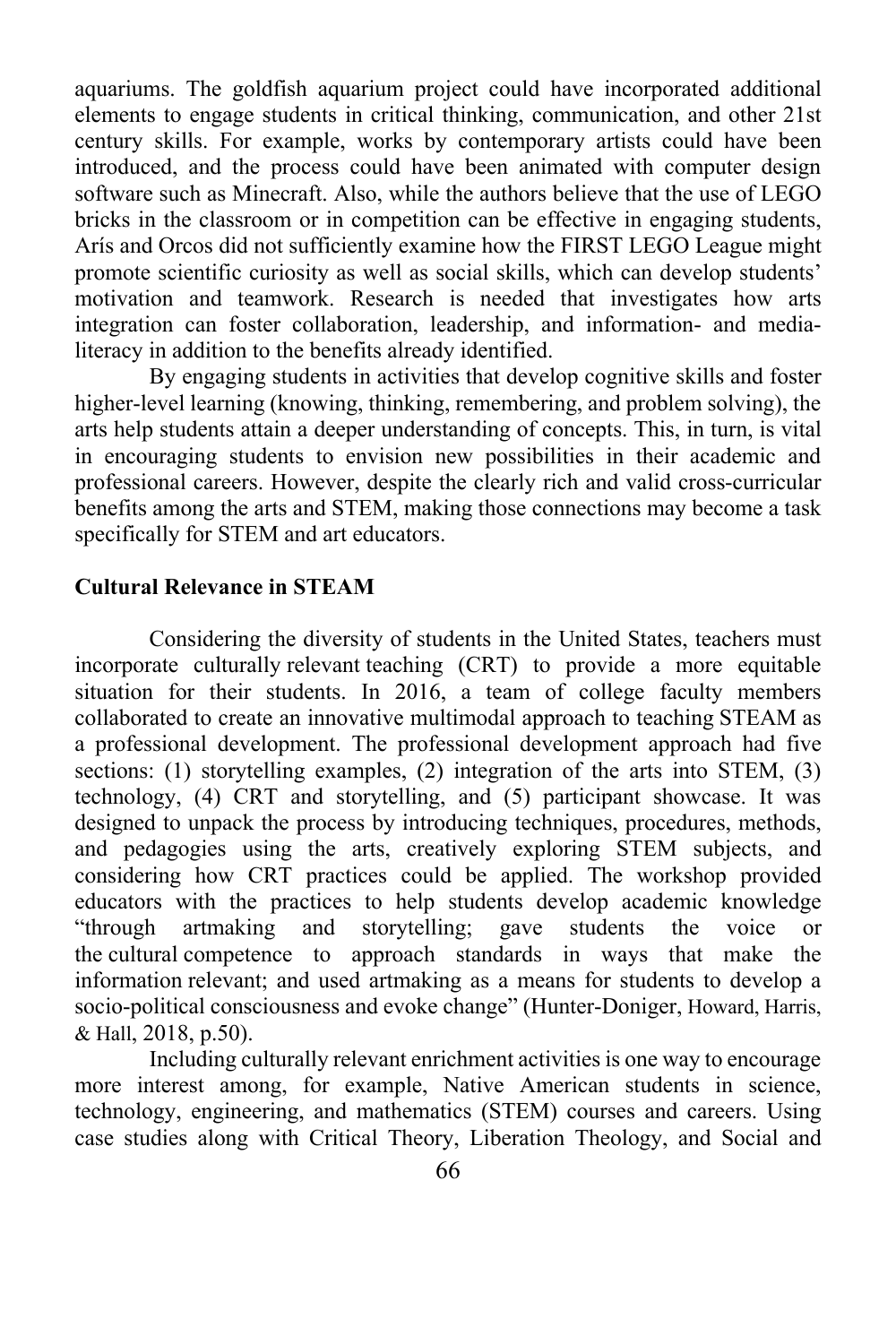Cultural Capital Theory, Kant, Burckhard, and Meyers (2018) explored the impact of combining traditional Native arts and crafts with STEM. "The goal of the activities was to deepen STEM interest and to demonstrate relevance to the participants' daily lives and community well-being, in the hope that some of the girls would consider STEM majors and careers in the future" (Kant et al., 2018, p. 15). The girls at Flandreau Indian School (FIS) were introduced to "native plants and glassmaking because of the central importance of native fruits and glass beads in traditional Native American life in South Dakota" (p. 18). The students identified over 100 characteristics of fruits and plants with traditional uses. The group made wild rose petal perfume, and each girl tagged a plant in the FIS herbarium with her name to personalize the experience and create a sense of legacy. The group also explored different glass manufacturing techniques through hands-on work, making "traditional Lakota/Dakota glass beadwork and porcupine quillwork using brain-tanned hides, rawhide, sinew, Giant Canada Goose feathers, ermine pelts, box turtle shells, horsehair, and many other authentic materials" (Kant et al., 2018, p. 19). The techniques used to gather data included a two-part post-survey and a post focus group of participants. Data analysis indicated that "culturally relevant STEM enrichment activities combined with Native arts and crafts increased interest in STEM studies and careers for Native-American high school girls in this situation at this place, although mathematics remains somewhat problematic" (p. 22).

Each of these conceptions of culturally relevant literacies in STEAM acknowledges that students, especially emergent bi/multilingual students, bring a range of resources from culture and home language to meaning-making in and outside of the classroom. These multiple forms of literacies challenge traditional forms of schooling that exclusively spotlight restrictive print- and language-based notions of literacy.

#### **Bi/Multilingual Learners**

Educators and teachers have documented the positive outcome of arts integration into other disciplines for speakers of other languages (Aghasafari, 2019). According to the National Center for Education Statistics (2016), 9.6 percent of students in the United States currently are classified as bi/multilingual English learners. Although relatively uncommon in the United States, bi/multilingualism is the norm worldwide. Between 60 and 70 percent of the world population is at least bilingual (Martínez, 2018). In other words, speaking two or more languages is the typical human condition. Immigrants and US-born Latinx children who attend schools in the United States must learn English in order to achieve academic success. However, many older immigrant children often feel marginalized and alone at school because of cultural differences and the difficulty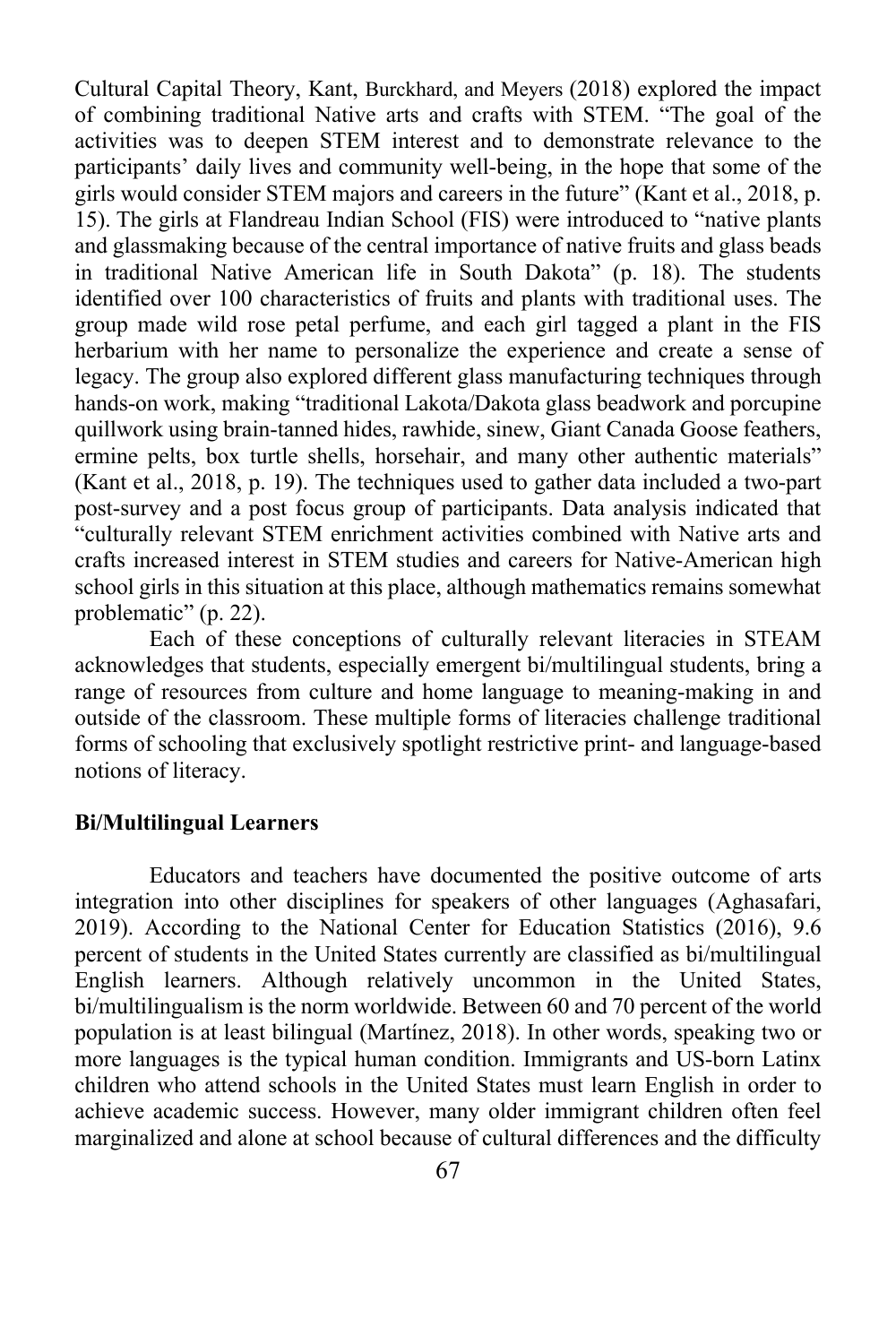of language acquisition. Additionally, "anti-immigration policies and practices in 2010 and 2011 further challenge bilingual students" (Harman & Varga-Dobai, 2012, p. 2) and cause high anxiety.

Current science education pedagogy clearly emphasizes the integration of knowledge and skills in the real-world setting (NGSS Lead States, 2013). However, science is most often taught in isolation from other subjects and from daily life, making students feel that science is irrelevant to them. Also, students are expected to interpret visual images as they interact with the text, but this skill is sometimes neglected in the school curriculum. Improving visual literacy will empower all students, not just bi/multilingual students, by creating a vehicle for understanding and communicating about natural phenomena. In particular, the arts can become a tool for "academic development, personal and community identity development, and social change/justice" (Chapell & Cahnmann-Taylor, 2013, p. 250) by challenging traditional forms of schooling that rely exclusively on restrictive print- and language-based notions of literacy. Berriz and colleagues (2019) assert that "the arts are more than an added benefit in any educational context; they are foundational literacies that engage participants in the process of observing, connecting, finding solutions, making meaning, and communicating/expressing" (p. 12). In essence, the "aesthetic languages" of the arts disciplines (e.g., media arts, visual arts, theatre, gesture, image, sound, writing, music, etc.) become meaning-making (Aghasafari, 2019) tools to help achieve empirical goals that can help educators better understand students' experiences in the classroom.

#### **Theoretical Framework**

The Language, Culture, and Teaching series has published more than two dozen titles that reflect a commitment to providing quality texts to educators who are responsible for the education of young people in our increasingly diverse and complex society. Gloria Ladson-Billings defines culturally relevant teaching as a "pedagogy of opposition, not different critical pedagogy but specifically committed to collective, not merely individual, empowerment" (1995a, p. 160). Culturally relevant teaching must include cultural integrity as well as academic achievement, and it must meet three criteria: "students must experience academic success, students must develop and/or maintain cultural competence, and students must develop a critical consciousness through which they challenge the status of the current social order" (Ladson-Billings, 1995a, p. 160).

Ladson-Billings (1995b) inspired teachers and educators to make teaching and learning relevant and responsive to the languages, literacies, and cultural practices of multicultural and multilingual students (Paris, 2012). Culturally relevant pedagogy (CRP) aims to use the connections between culture and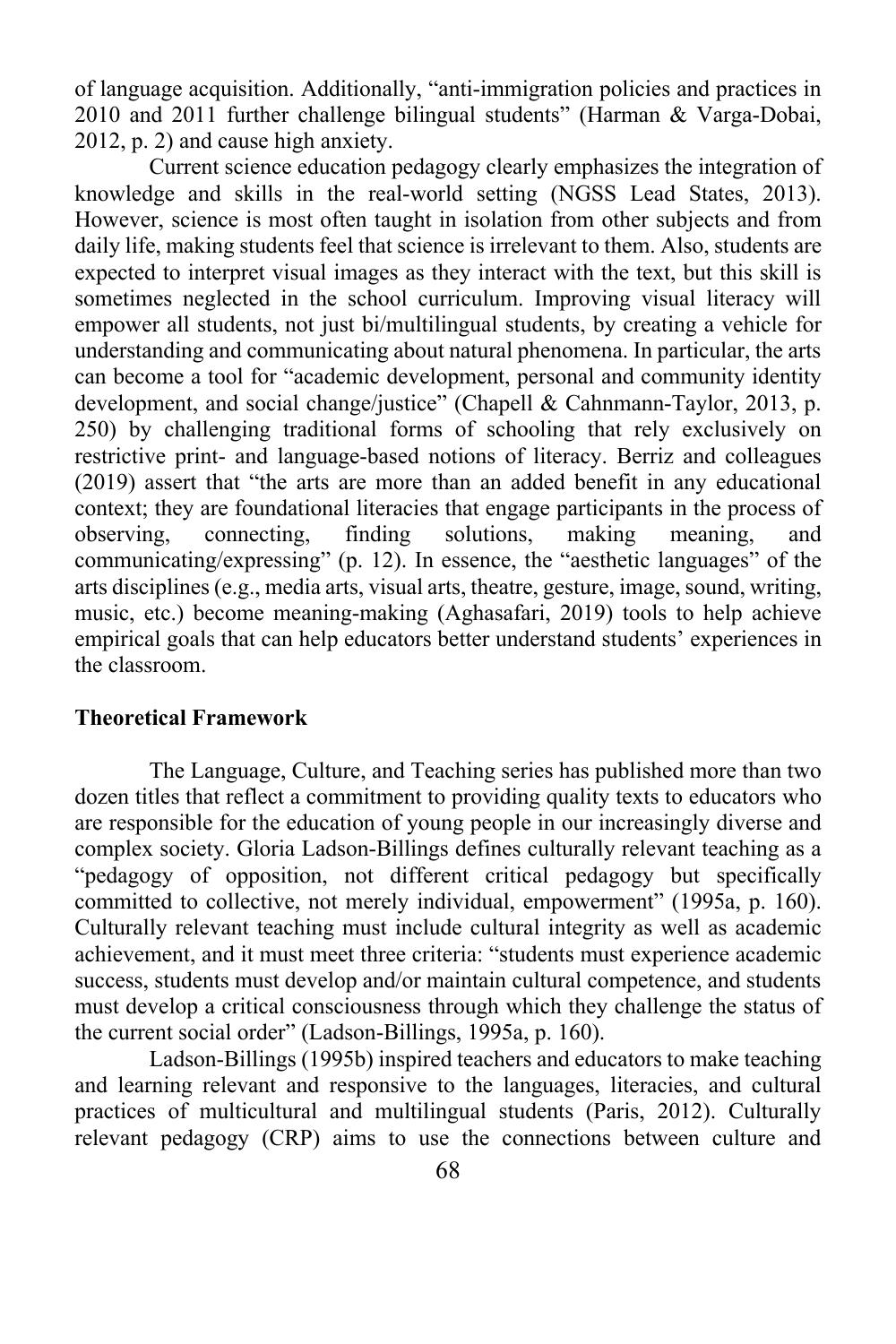curriculum, home and school to enhance students' academic achievement (Baker & Digiovanni, 2005). Students in a culturally relevant classroom learn different ways of understanding and presenting class content. Diverse views give students the opportunity to experience different interpretations and perspectives and to use their strengths in the development of new skills. Hence, CRP requires

tapping into a wide range of cultural knowledge, experiences, contributions, and perspectives. Emotions, beliefs, values, ethos [sic], opinions, and feelings are scrutinized along with factual information to make curriculum and instruction more reflective of and responsive to ethnic diversity. However, every conceivable aspect of an ethnic group's culture is not replicated in the classroom. Nor are the cultures included in the curriculum used only with students from that ethnic group. Culturally responsive pedagogy focuses on those elements of cultural socialization that most directly affect learning. (Gay, 2000, pp. 31–32)

Ladson-Billings and other researchers developed Culturally Sustaining Pedagogy (CSP) in order to modulate culturally responsive pedagogy (CRP) (Gay, 2000; Ladson-Billings, 1995a; Paris, 2012; Paris & Alim, 2017). CRP views "linguistic, literate, and cultural pluralism as part of the democratic project of schooling" (Paris, 2012, p. 93). Pedagogy needs to do more than be "responsive or relevant to the cultural experiences and practices of young people—it requires that [teachers] support young people in sustaining the cultural and linguistic competence of their communities while simultaneously offering access to dominant cultural competence" (Paris, 2012, p. 95). Culturally sustaining pedagogy strives to incorporate the languages and cultures of students while also taking "a critical stance toward and critical action against unequal power relations" (Paris, 2012, p. 95).

CSP challenges educators to regard students' cultural and linguistic ranges as a resource to be integrated into the classroom curriculum. CSP supports the multimodal and verbal reports that bilingual learners need in order to make meaning in the sciences and other subject areas. When students are encouraged to write, and talk in class, they gain understanding through active participation with peers and teachers that later can be applied to new tasks, such as writing about or enacting a scientific principle. Moreover, teachers who engage with students are able to see more clearly how their students have applied their new knowledge in completing assigned work (Fang et al., 2014).

A common misinterpretation of CSP among teachers and educators is thinking the classroom or other environments should match students' home countries, which results in teachers feeling that they cannot integrate each student's culture into a diverse classroom. However, "instead of viewing culturally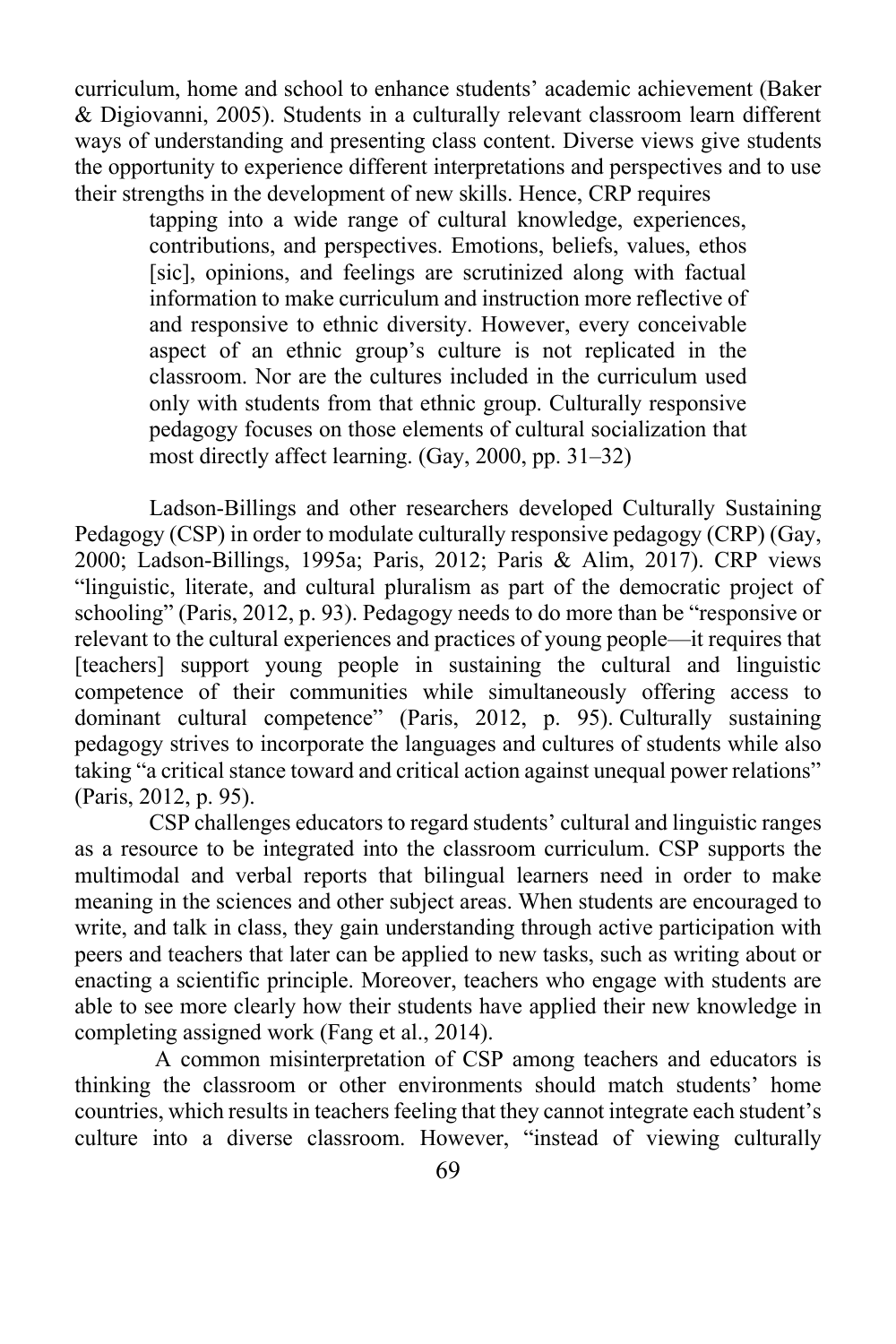sustaining instruction as matching classrooms to home practices, teachers might consider deliberately drawing from contrasting worldviews" (Puzio et al., 2017, p. 224). Furthermore, "establishing positive relationships with students, families, and communities" is "a critical element of culturally sustaining teaching" because understanding students' communities can help educators determine how best to implement CSP (Puzio et al., 2017, p. 224). This approach to educating students represents the foundation of this study.

#### **RESEARCH METHOD**

In order to demonstrate how CSP and arts integration can be utilized to support the learning of students whose first language is not English, this qualitative study uses the exploratory case study method (Creswell, 2012, 2013; Yin, 2014) with ten bi/multilingual students at a mid-sized public high school located in the southeastern region of the U.S. Our research team includes two experienced high school biology English Second Language (ESL) teachers and a doctoral candidate in art education.

#### **Participants**

The bounded system (case) for our study was a communication skills class at a mid-sized public high school located in the southeastern region of the U.S. The class was made up of 20 language learners born in eight different countries and ranging from 14 to 18 years of age. As most of the students were newly arrived in the country and had very limited English skills, the fundamental tasks of this class were to help students succeed academically and develop a confident and stable sense of self. The sample selection criteria for this study were bi/multilingual students in both the communication skills and biology classes. Ten students participated. In the interest of brevity, we report findings from four students.

#### **Procedures**

Art was infused into the coursework at the beginning of the 2019–2020 school year. Ten computers in the school's media center were equipped with Photoshop software. Students worked in the media center up to twice weekly to learn the basics of Photoshop. The academic biology unit under analysis in this study was "the role of selection in populations." The learning targets for this unit was that populations experience environmental limits to their growth and exhibit heritable variation in traits. Traits that improve an individual's chances of survival and reproduction become more common in the population, leading the population to be better adapted to its environment (Miller & Levine, 2002).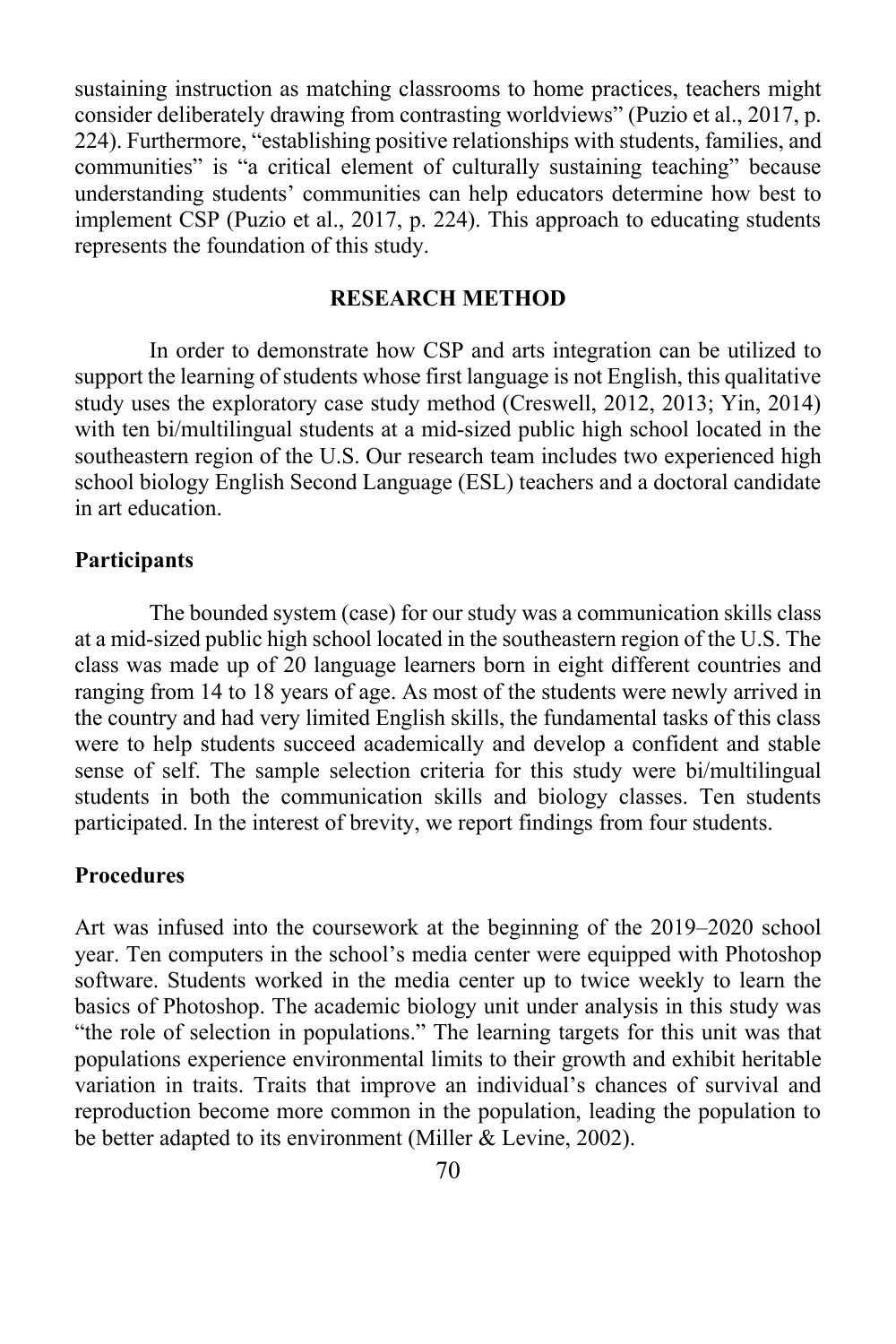We began the unit's work as a whole group (Figure 1) by reviewing criteria for natural selection (including genetic variation, overproduction, struggle for existence, descent with modification, and adaptation) by showing a variety of examples related to our students' daily lives, such as horses, dogs, and turtles. Next, students chose the animal whose evolution they wanted to illustrate in a graphic story. Students searched online for information (in English or Spanish) on the history of natural selection for their chosen animal*.*



## **Figure 1**

*Class introduction to the role of selection in populations, 2019*

Next, the students generated and wrote (in English, Spanish, or both) general descriptions of the evolution of their chosen animal on six panels that teachers created (Table 1). The students then drew all images for their six panels to tell the evolution

story of their chosen animal. Students ultimately decided to use background images for their stories based on their animal's environment. After students finished their drawings, they added their written texts to include all the relevant information about their chosen animal*.*

## **Table 1**

*Six-panel graphic story based on the natural selection criteria*

| Panel 1 I am a/ an , and I want to tell my evolutionary story. My<br>history goes back to the period approximately years |  |  |
|--------------------------------------------------------------------------------------------------------------------------|--|--|
|                                                                                                                          |  |  |
|                                                                                                                          |  |  |
|                                                                                                                          |  |  |
| Panel 2 Genetic Variations such as and exist for my species                                                              |  |  |
|                                                                                                                          |  |  |
| Panel 3 Not all my offspring will grow up to adulthood. Often the offspring                                              |  |  |
|                                                                                                                          |  |  |
|                                                                                                                          |  |  |
|                                                                                                                          |  |  |
| Panel 5 I am well-suited for my natural environment based upon my<br>heritable traits such as ______ and _______         |  |  |
|                                                                                                                          |  |  |
|                                                                                                                          |  |  |
|                                                                                                                          |  |  |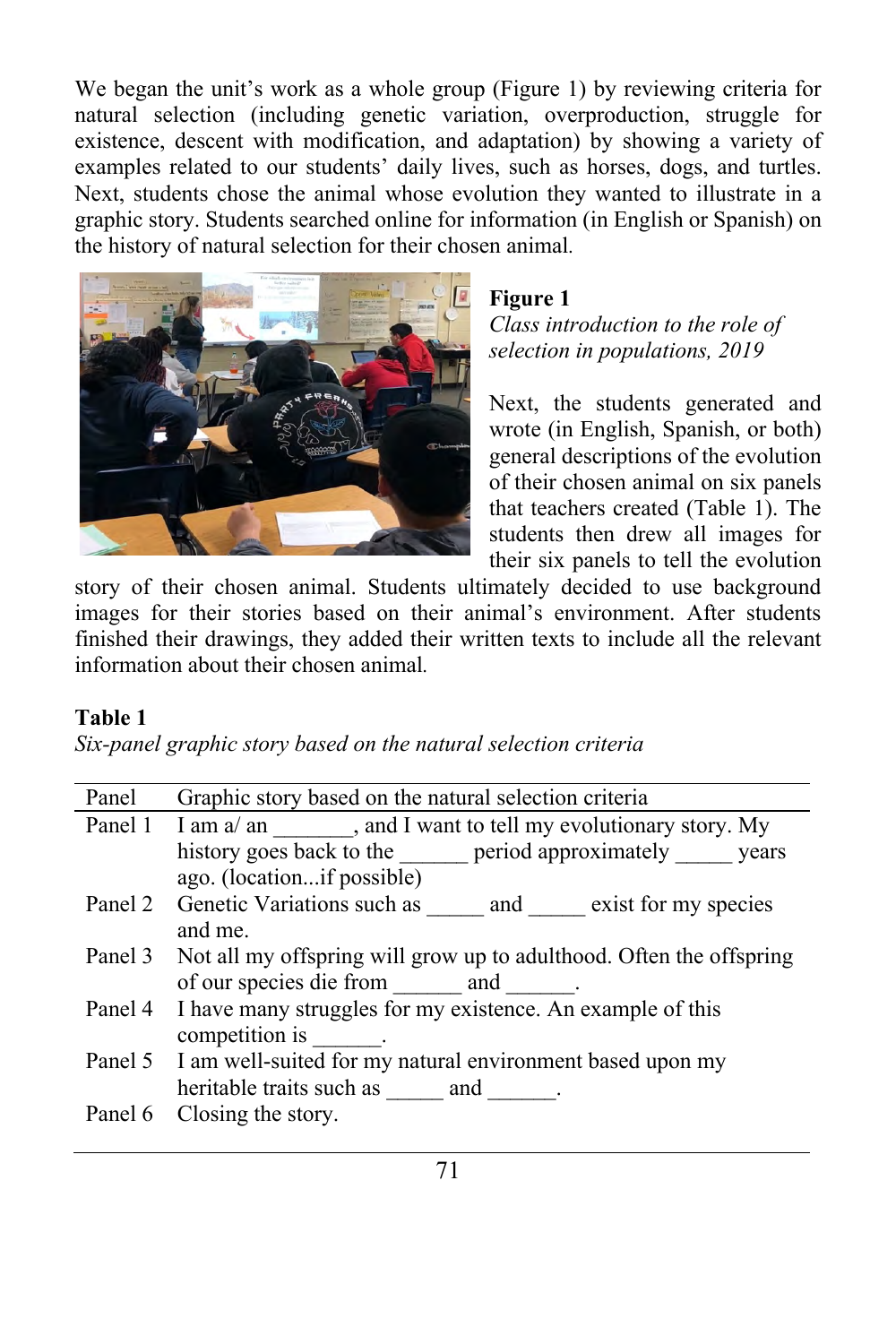#### **Data Analysis**

In Fall 2019, we began to collect data while implementing ten sessions of arts integration activities. The data for the current study were, primarily, the student-generated graphic stories of the evolution of their chosen animals. However, data for this study also included transcripts of the audio/video recordings of students participating in the Photoshop arts integration activities (both teaching and using Photoshop) and the researcher's field notes recorded throughout the study. The analyses of graphic stories are the primary focus of this study.

We deployed a version of hypothesis coding (Saldana, 2016) when analyzing the students' graphic stories. In hypothesis coding, a predetermined list of codes is used in the analysis of data. The codes themselves are generated from theories, predictions, or other means that anticipate "what will be found in the data before they have been collected or analyzed" (Saldana, 2016, p. 171). In our study, the codes were developed during the classroom discussion on animal evolution and on students' daily lives. The items identified during discussions as making up "evolution" in six panels (see Table 1) and students' daily lives comprised our predetermined list of codes. Each student's graphic story was analyzed for how well it included the "hypothesized" elements of evolution based on the natural selection criteria and students' daily lives that were worked out in advance. Hypothesis coding is ideal for this type of focused and narrowly defined project and because it seeks to "confirm or disconfirm" (Saldana, 2016, p. 171) the constructed definition of evolution and students' daily lives through an analysis of student-generated graphic stories.

#### **RESULTS**

Figure 2 depicts the assignment artwork created by Mateo (All students' names are pseudonyms). Mateo chose turtles because he had had a pet turtle in the country where he was born and raised. To do this project, Mateo did online research on the evolution of turtles through natural selection online. He first drew all his elements with Photoshop. For example, to show "overproduction," he drew a baby turtle; to show "struggle for existence," he drew a snake as turtles' enemy. After he finished his drawing, he added information he found through online resources and created his own story, choosing a comic font because he believed that "my turtle was so funny."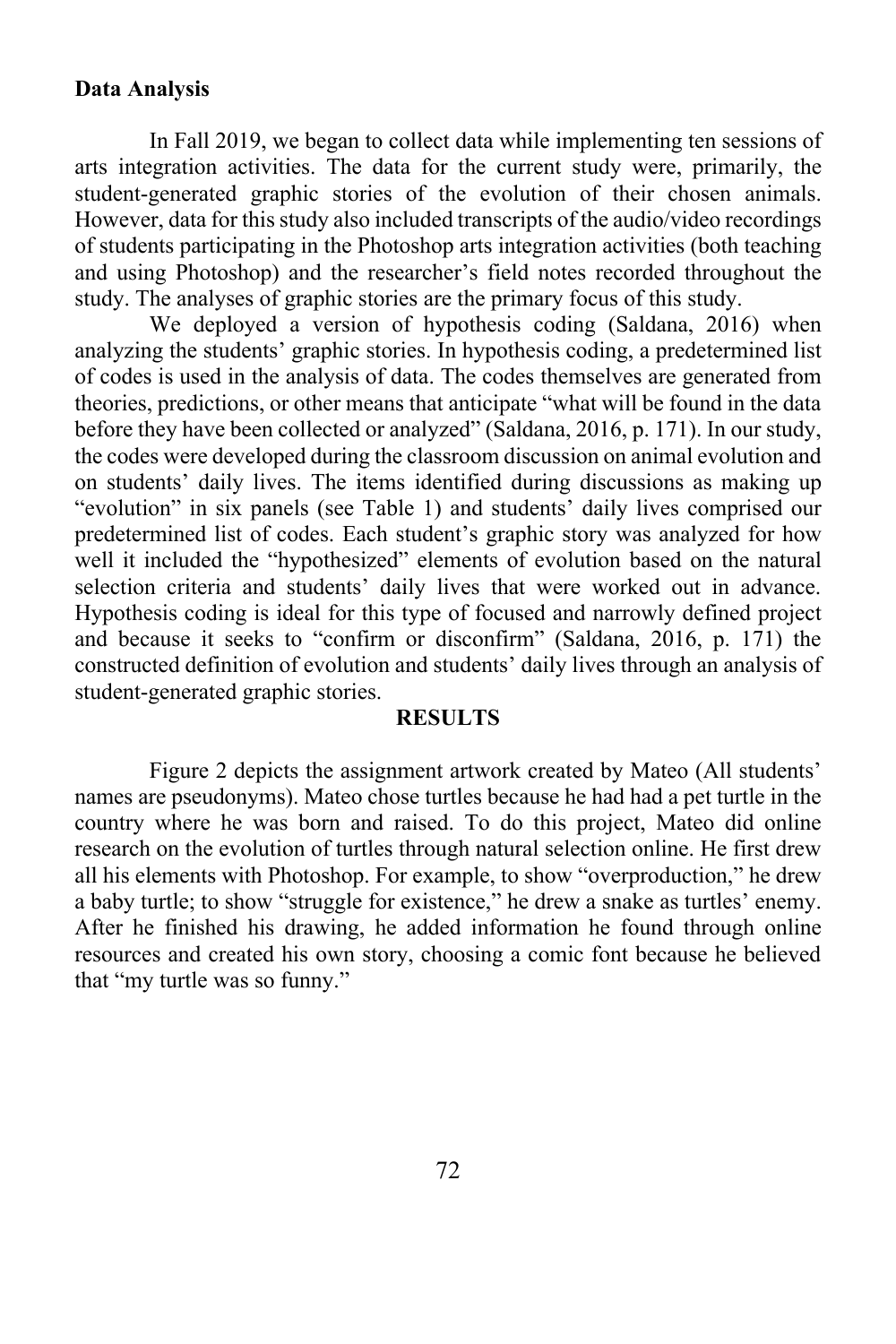

## **Figure 2**

*Mateo's design, The Evolution of the Turtles (graphic story designed with Photoshop,) 2019*

Alex's graphic story is shown in Figure 3. Alex chose the evolution of the elephant. He also drew all elements of his graphic panels with Photoshop and found significant connections between the story of elephant evolution and his own life. For example, for illustrating "struggle for

existence," Alex drew an alligator next to the lake as an enemy for elephants where they go and drink water. Alex also applied different backgrounds for his graphic stories' panels. According to Alex, "all the nature that I used for my background panels reminds me of the beauty of my country where I was born and raised." He also used capital words for the text in the panels texts to demonstrate the power of the elephant.



## **Figure 3**

*Alex's design, The Evolution of the Elephants (graphic story designed with Photoshop), 2019.*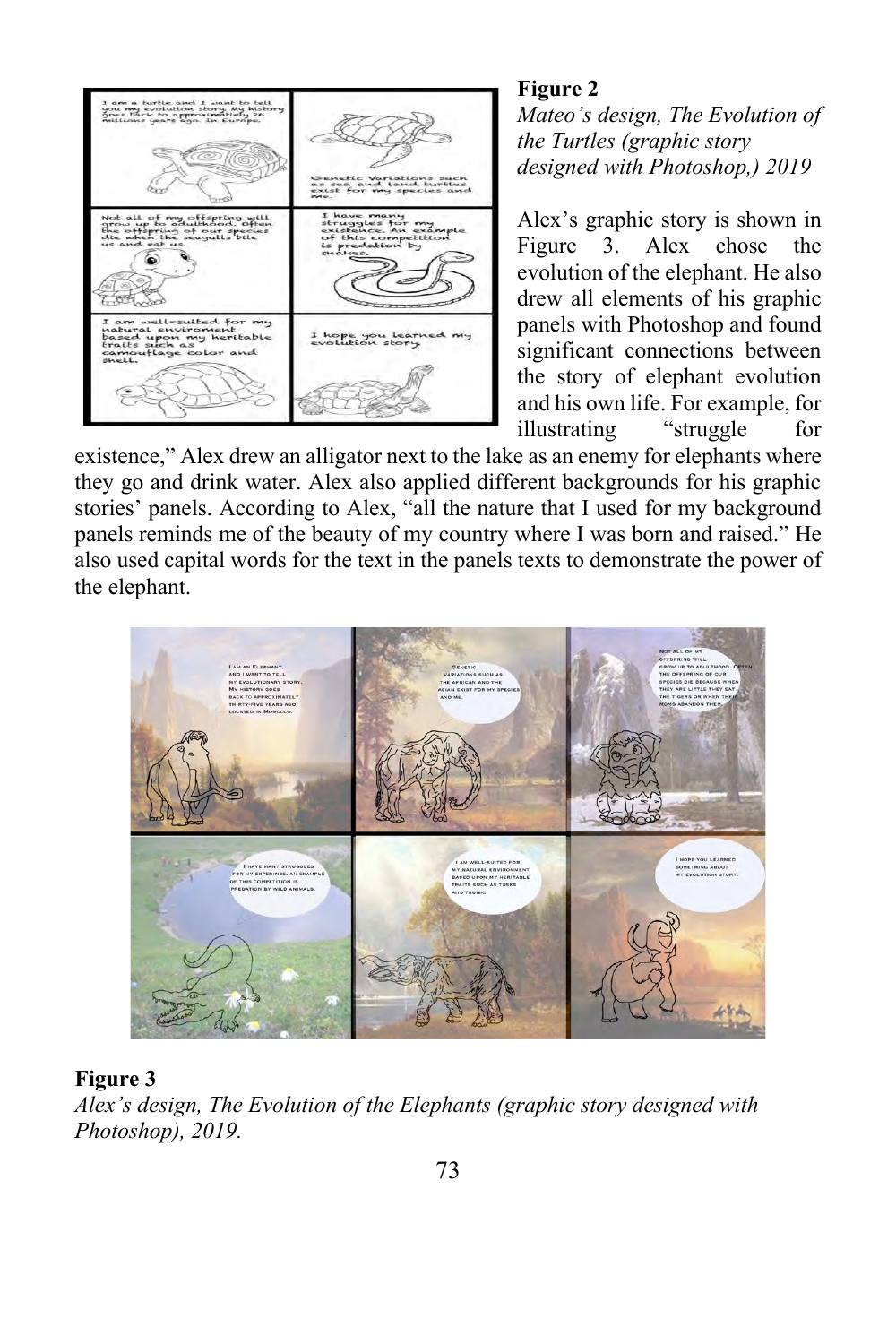Santiago created the graphic story in Figure 4 about the whale. Santiago illustrated a sad baby whale to show "overproduction," and by adding text, intended to explain how some of the whales' offspring die from changes in ocean temperature and food availability. He used one background for all his panels because "whales can travel everywhere without any borders." Figure 5 shows Sara's illustration of dogs' evolutionary history. She wanted to create this story because she loves dogs and used to have dogs in her home country. Sara illustrated various breeds of dogs in the "genetic variation" panel. In the "struggle for existence" panel, Sara explained how she lost one of her dogs because of genetic defects. Sara also used one background for all the panels, saying that it "presents the beauty of nature in my city."



**Figure 4 (left)**  *Santiago's design, The Evolution of the Whales, (graphic story designed with Photoshop), 2019.*



**Figure 5 (right)**  *Sara's design, The Evolution of the Dogs*, *(graphic story designed with Photoshop), 2019.*

## **DISCUSSION**

This study aimed to address how CSP and arts integration can be utilized to support the learning of ten students who speak English as their second language. To implement CSP in our study, instead of matching classroom practices to home cultures, we deliberately drew from contrasting worldviews, in that students and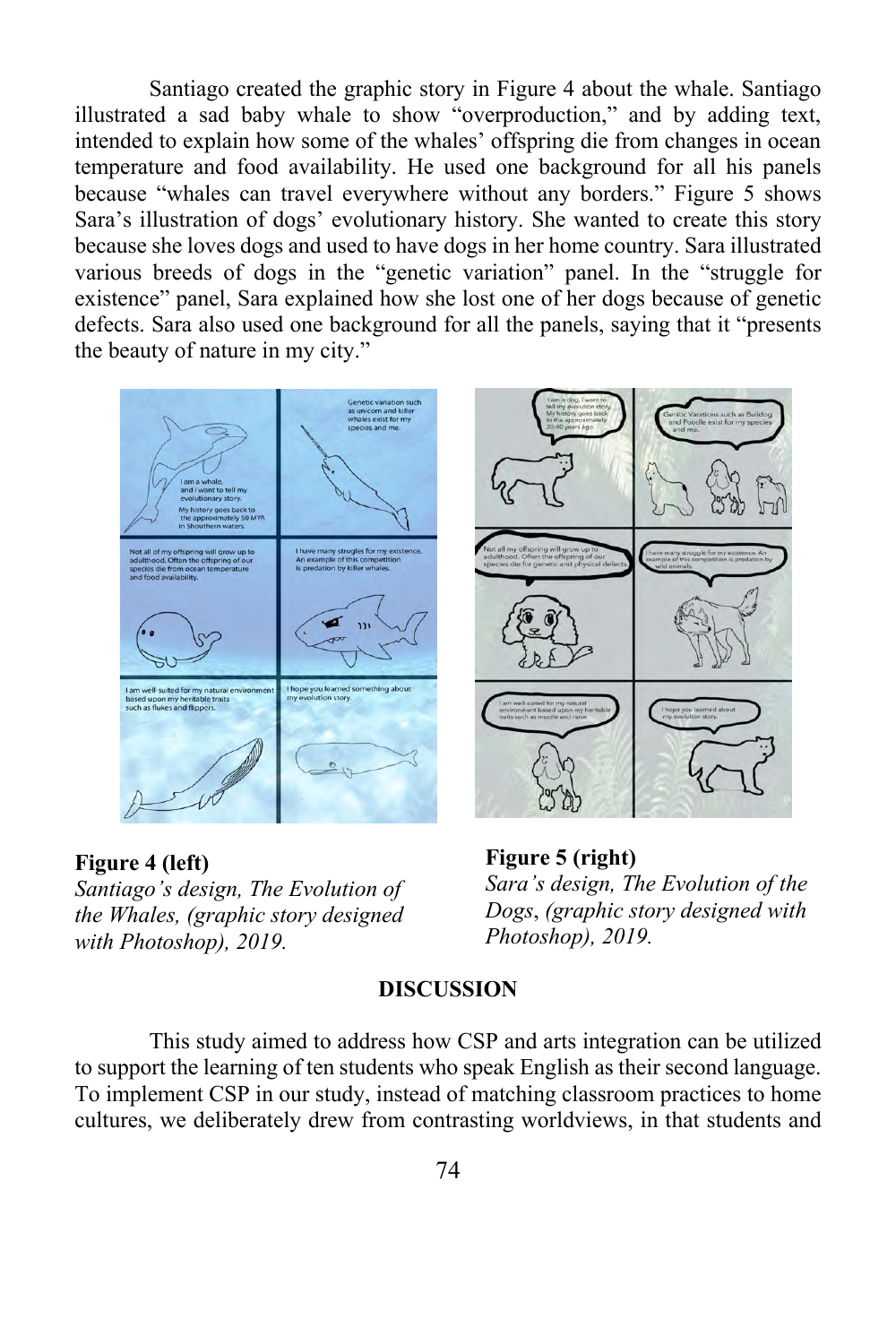teachers worked together to create knowledge about the role of natural selection in a population.

Creating graphic stories with Photoshop was an innovate learning opportunity that challenged and inspired students while supporting their individual goals and aspirations. Using this software gave our bi/multilingual students new skills and allowed them to be bold, expressive, and novel in their project presentation. However, access to computers is not necessary to conduct a similar project: the graphic stories can be created by hand with paper and pencil or any other art materials.

Students for whom English is a new language can often feel marginalized in U.S. schools because of cultural differences and the difficulty of language acquisition. Integrating arts activities into communication skills classes can also provide extra resources for future teachers who want to position bi/multilingual youth as significant active partners in the curriculum design. Making a graphic story gave students a stronger voice and greater competence, while also making the information required to meet academic standards more relevant to the students. It helped increase our students' confidence, as they were able to explain their biology unit to their friends and others by visually showing the graphic stories of their chosen animals. Increased confidence often unlocks profound potential in students who are reluctant learners, are shy, or have a language barrier (Brown 2019; Harman & Varga-Dobai, 2012; Park & Simpson, 2019). In fact, one student who was on the verge of quitting school stayed just to engage in and complete this project. She is on track to graduate in the spring of 2021 and has identified graphic design as a career she would like to pursue.

### **CONCLUSIONS**

Culturally Sustaining Pedagogy (CSP) reframes how we teach bi/multilingual learners (Paris, 2012). CSP provided the foundation for integrating arts into a biology lesson. Students learned to draw on their experience and understanding to answer fundamental questions in biology in ways that made the information more relevant to them. The outcome of our work shows that integrating arts, primarily when related to students' lived experience and culture, can increase bi/multilingual student achievement, learning, interest, engagement, and skills in the science fields. Students can use the knowledge gained through the arts to deepen their understanding in other courses. Finally, allowing students to be creative increases their motivation and interest, leading to better test scores.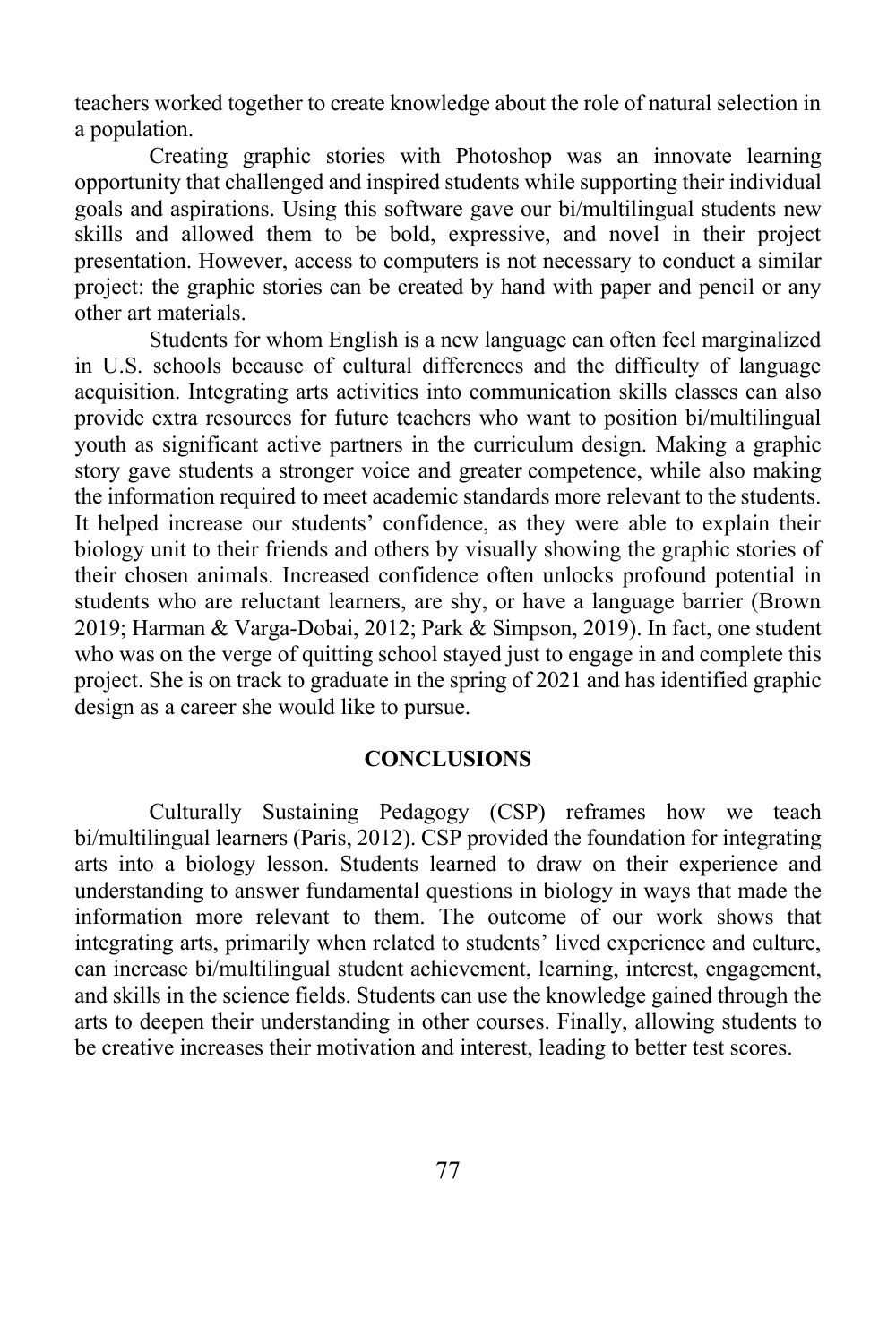#### **REFERENCES**

- Aghasafari, S. (2019). [Review of the book Art as a way of talking for emergent bilingual youth: a foundation for literacy in prek-12 schools, by B.R. Berriz, A.C. Wager & V.M. Poey]. *Visual Inquiry: Learning & Teaching Art, 8*(1), 91-93. Retrieved from doi: 10.1386/vi.8.1.91\_5.
- Arís, N., & Orcos, L. (2019). Educational robotics in the stage of secondary education: Empirical study on motivation and STEM skills. *Education Sciences, 9*(2), 73. https://doi.org/10.3390/educsci9020073
- Arts Education Partnership. (2002). *Teaching Partnerships: A report of a national forum on partnerships improving teaching of the arts.* https://www.aep-arts.org/wpcontent/uploads/Teaching-Partnerships\_National-Forum-Report-on-Partnerships-Improving-Teaching-on-the-Arts.pdf
- Baker, P.B., & Digiovanni, L.W. (2005). Narratives on culturally relevant pedagogy: Personal responses to the standardized curriculum. *Current Issues in Education,* 8. **Retrieved** *Betrieved Education,* **8.** *Retrieved Retrieved Retrieved* https://cie.asu.edu/ojs/index.php/cieatasu/article/view/1611.
- Berriz, B. R., Wager, A. C., and Poey, V. M. (2019). *Art as a way of talking for emergent bilingual youth: A foundation for literacy in K-12 schools.* Routledge.
- Bequette, J. W., & Bequette, M. B. (2012). A place for art and design education in the STEM conversation. *Art Education*, *65*(2), 40–47.
- Brown, S. (2019). Constructing Stories Using Language and Digital Art: Voices of Multilingual Learners. In Berriz, B. R., Wager, A. C., & Poey, V. M. (Eds.), *Art as a way of talking for emergent bilingual youth: A foundation for literacy in K-12 schools.* Routledge.
- Bruce, D. (2009). Writing with visual images: Examining the video composition processes of high school students. *Research in the Teaching of English, 43*(4), 426–450.
- Burnaford, H. J. (2007). *Arts integration frameworks, research and practice.* Arts Education Partnership.
- Cahnmann-Taylor, M., & Sanders-Bustle, L. (29 July 2019). Art-informed pedagogies in the preparation of teachers in the United States. *Oxford research encyclopedia of education.* Retrieved 5 Aug 2019 from https://oxfordre.com/education/view/10.1093/acrefore/9780190264093.001.000 1/acrefore-9780190264093-e-376.
- Chandler-Olcott, K., & Mahar, D. (2003). 'Tech-savviness' meets multiliteracies: Exploring adolescent girls' technology-mediated literacy practices. *Reading Research Quarterly, 38*(3), 356–385.
- Chapell, S., & Cahnmann-Taylor, M. (2013). No child left with crayons: The imperative of arts-based education and research with language 'minority' and other minoritized communities. *Review of Research in Education, 37*(1), 243–68.
- Creswell, J. (2012). *Educational research: Planning, conducting, and evaluating quantitative and qualitative research* (4<sup>th</sup> ed.). Pearson.
- Creswell, J. (2013). *Qualitative inquiry and research design* (3rd ed.). Sage.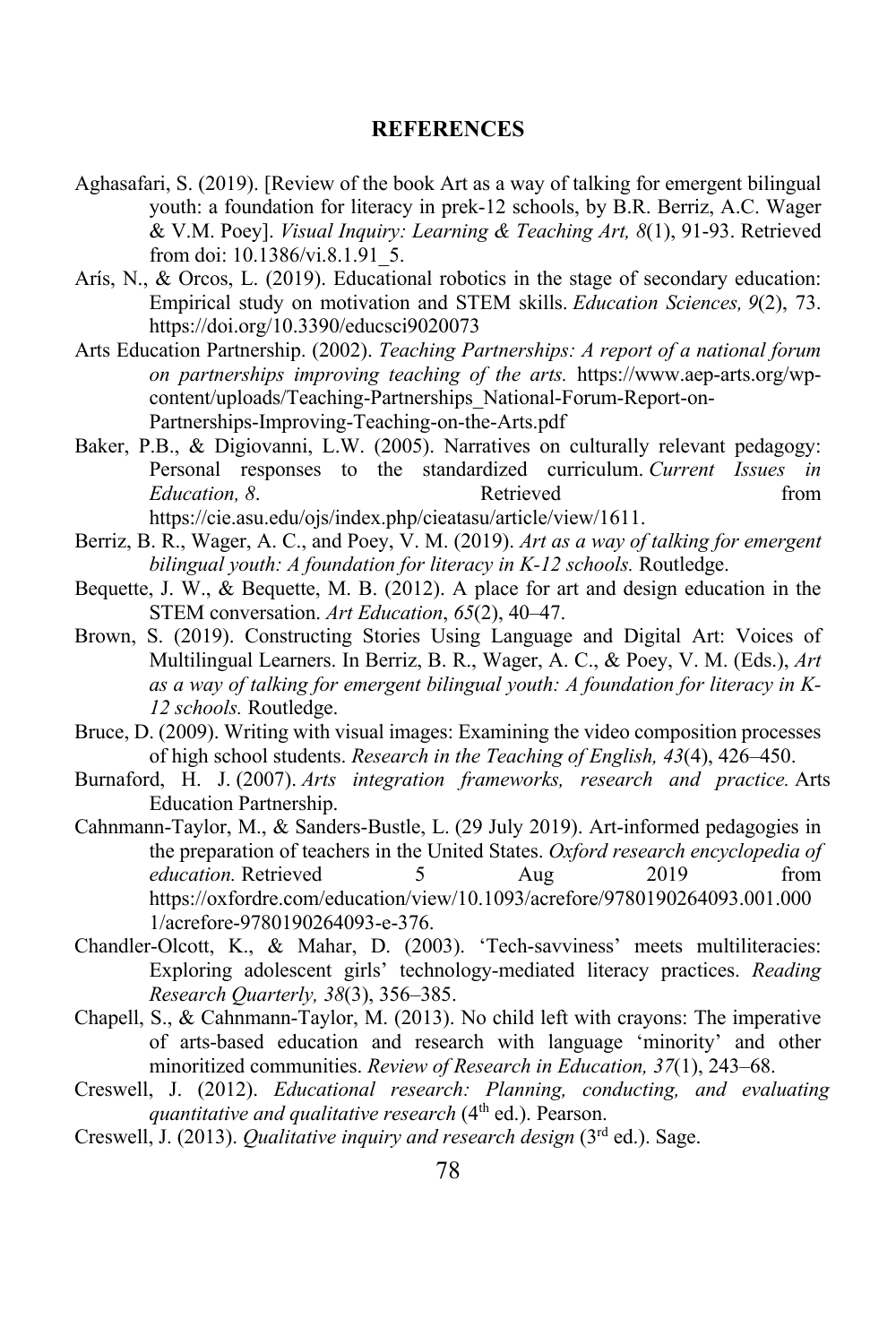- Dreeszen, C., Aprill, A., & Deasy, R. (1999). *Learning partnerships: Improving learning in schools with arts partners in the community.* Arts Education Partnership.
- Duggan, T. J. (2007). Ways of knowing: Exploring artistic representation of concepts. *Gifted Child Today, 30*(4), 56–64.
- Erwin, E.H. (2017). Full STEAM ahead in physical education. *Journal of Physical Education, Recreation & Dance, 88*(1), 3–4. DOI: 10.1080/07303084.2016.1249759
- Fang, Z., Schleppegrell, M. J., Moore, J., Stone, C. A., Silliman, E. R., Ehren, B. J., & Wallach, G. P. (2014). The linguistic challenges of learning across academic disciplines. In C. A. Stone, E. R. Silliman, B. J. Ehren, & G. P. Wallach (Eds.), *Handbook of language and literacy: Development and disorders* (pp. 302–322). Guilford Press.
- Gay, G. (2000). *Culturally responsive teaching theory, research, and practice.* Teachers College Record.
- Glass, D., & Wilson, C. (2016). The art and science of looking: Collaboratively learning our way to improved STEAM integration. *Art Education*, *69*(6), 8–14.
- Hadinugrahaningsih, T., Rahmawati, Y., & Ridwan, A. (2017). Developing 21st century skills in chemistry classrooms: Opportunities and challenges of STEAM integration. *AIP Conference Proceedings, 1868*(1), 1–8.
- Harman, R., & Varga-Dobai, K. (2012). Critical performative pedagogy: Emergent bilingual learners challenge local immigration issues. *International Journal of Multicultural Education*, *14*(2), 1–17.
- Heitin, L. (2015, April 2). When did science education become STEM? http://blogs.edweek.org/edweek/curriculum/2015/04/when\_did\_science\_educati on\_ become\_STEM.html
- Hetland, L., Winner, E., Veenema, S., & Sheridan, K.M. (2007). *Studio thinking: The real benefits of visual arts education*. Teachers College Press.
- Hunter-Doniger, T., Howard, C., Harris, R., & Hall, C. (2018). STEAM through Culturally Relevant Teaching and storytelling. *Art Education, 71*(1), 46–51.
- Jewitt, C. (2008). Multimodality and literacy in school classrooms. *Review of Research in Education, 32*(1), 241–267.
- Kant, J. M., Burckhard, S. R., & Meyers, R. T. (2018). Engaging high school girls in Native American culturally responsive STEAM enrichment activities. *Journal of STEM Education: Innovations & Research, 18*(5), 15–25. Retrieved from http://search.ebscohost.com.proxyremote.galib.uga.edu/
- Kress, G. (2000). Multimodality. In B. Cope and M. Kalantzis (Eds.), *Multiliteracies: Literacy learning and the design of social futures* (pp. 182–202). Routledge.
- Kress, G. (2003). *Literacy in the new media age.* Psychology Press.
- Ladson-Billings, G. (1995a). But that's just good teaching! The case for culturally relevant pedagogy. *Theory into Practice*, *34*(3), 159–165.
- Ladson-Billings, G. (1995b). Toward a theory of culturally relevant pedagogy. *American Educational Research Journal, 32*, 465–491.
- Lawrence, S. A., McNeal, K., & Yildiz, M. N. (2009). Summer program helps adolescents merge technology, popular culture, reading, and writing for academic purposes.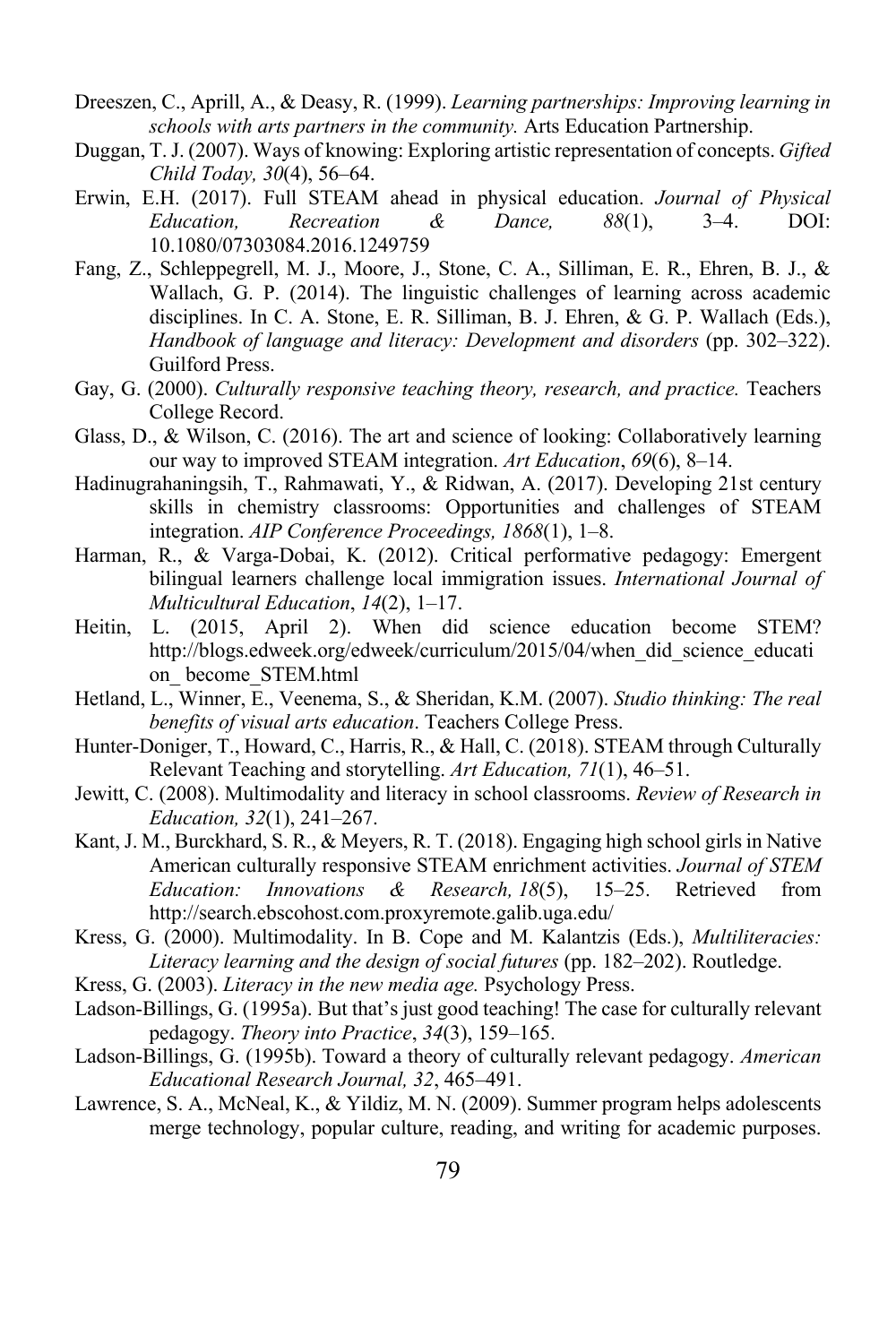*Journal of Adolescent & Adult Literacy, 52*(6), 483–494.

- Leysath, M., & Bronowski, C. (2016). An adventure in full art integration. *Art Education, 69*(6), 28–34.
- Marshall, J. (2010). Five ways to integrate: Using strategies from contemporary art. *Art Education*, *63*(3), 13–19.
- Marshall, J. (2014). Transdisciplinary and art integration: Toward a new understanding of art-based learning across the curriculum. *National art education association studies in art education: A journal of issues and research*, *55*(2), 104–127.
- Marshall, J. (2017). SLANT professional development in science and arts integration. In G. Diaz and M. Barry (Eds.), *Preparing educators for arts integration: Placing creativity at the center of learning* (pp. 139–147). Teachers College Press.
- Martínez, R. A. (2018). Beyond the 'English learner' label: Recognizing the richness of bi/multi-lingual children's linguistic repertoires. *The Reading Teacher*, *71*, 515– 522. doi:10.1002/trtr.1679
- Metcalf, S. (2004). Art and physics. *Art Education*, *57*(1), 25–32.
- Miller, K. R., & Levine, J. S. (2002). *Biology.* Prentice Hall.
- National Academies of Sciences, Engineering, and Medicine. (2016). Barriers and opportunities for 2-year and 4-year STEM degrees: Systemic change to support students' diverse pathways. DOI: 10.17226/21739.
- National Center for Education Statistics. (2016). *Racial/ethnic enrollment in public schools.* Retrieved from http://nces.ed.gov/programs/coe/indicator\_cge.asp
- NGSS Lead States. (2013). *Next Generation Science Standards: For States, by States*. The National Academies.
- Nixon, A. S. (2009). Mediating social thought through digital storytelling. *Pedagogies: An International Journal, 4*, 63–76.
- Paris, D. (2012). Culturally sustaining pedagogy: A needed change in stance, terminology, and practice. *Educational Researcher*, *41*(3), 93–97.
- Paris, D., & Alim, H. S. (Eds.). (2017). *Culturally sustaining pedagogies: Teaching and learning for justice in a changing world*. Teachers College Press.
- Park, J., & Simpson, L. (2019). Youth Voices from In and Out of the Classroom: Emergent Bilingual Learners, Graphic Novels, and Critical Multiliteracies. In Berriz, B. R., Wager, A. C., & Poey, V. M. (Eds.), *Art as a way of talking for emergent bilingual youth: A foundation for literacy in K-12 schools.* Routledge.
- Patterson, J. (2015). Employing mindfulness via art in education. *International Journal of Education Through Art, 11*(2), 185–192.
- Perignat, E., & Katz-Buonincontro, J. (2019). STEAM in practice and research: An integrative literature review. *Thinking Skills and Creativity*, *31*, 31–43.
- Puzio, K., Newcomer, S., Pratt, K., McNeely, K., Jacobs, M., & Hooker, S. (2017). Creative failures in culturally sustaining pedagogy. *Language Arts*, *94*, 223–233.
- Remer, J. (1996). *Beyond enrichment: Building effective arts partnerships with schools and your community*. CA Books.
- Saldana, J. (2016). *The coding manual for qualitative researchers* (3rd ed.) Sage.